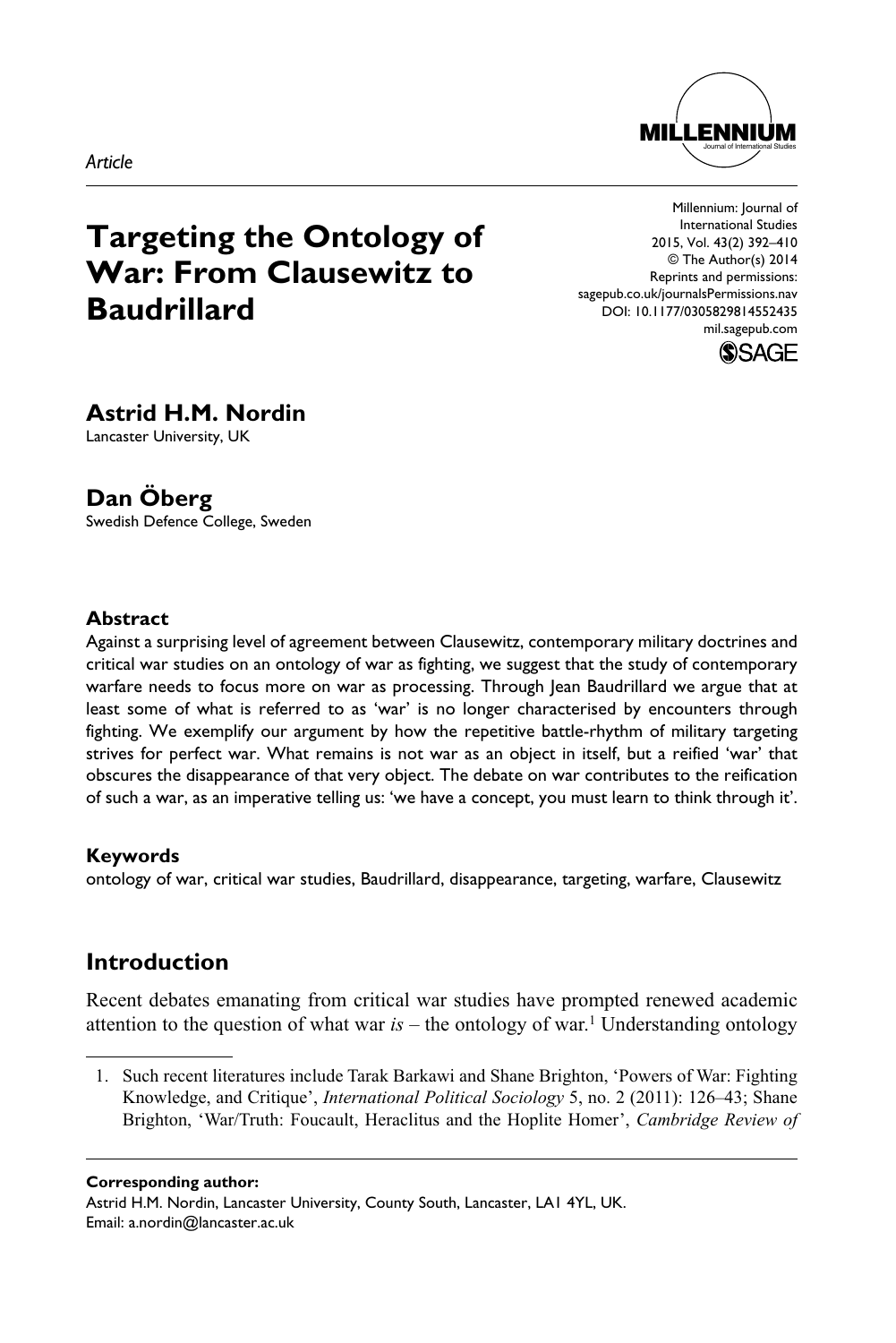to be 'not a foundation, but a normative injunction that operates insidiously by installing itself into … discourse'2 on war, we argue that these debates have involved a perhaps surprising level of agreement – between Clausewitz, contemporary military doctrines and large parts of critical war studies – on an ontology of war as fighting. When we observe something we call 'war' based on the assumption that we will see a particular kind of 'fighting' there, this risks making us blind to the way in which warfare has become a reiterative process which strictly speaking lacks antagonistic engagement with 'an enemy'. We suggest that military targeting exemplifies one such obscured ontic reality, and that reading it through Jean Baudrillard's notion of disappearance may shed new light on this and on the disconnect between the notion of war and warfare more broadly.<sup>3</sup>

In the first part of this article, we outline the apparent agreement between Clausewitz, contemporary military doctrines and critical war studies on war as antagonistic fighting, with recent emphasis on its generative aspect (a discussion particularly indebted to Michel Foucault and the notion of 'excess'). The second part draws on Jean Baudrillard to propose one alternative to the Clausewitzean account, where we see instead that the military effort to reach a 'perfect war' makes the underlying principles of war-as-fighting fade and disappear. In the third part we exemplify our argument by way of military targeting, which works according to a repetitive battle-rhythm that symbolically dissolves subjects and targets.4 We argue that at least this one important process of warfare – military targeting

- 2. Judith Butler, *Gender Trouble: Feminism and the Subversion of Identity* (New York: Routledge, 1989), 189.
- 3. We employ a distinction between war as ontological and warfare as ontic in order to make a strategic separation between the 'nature' of war and warfare as a practice. For an example of how this distinction has been employed in relation to politics and the political, see Chantal Mouffe, *On The Political* (New York: Routledge, 2005), 8–9. We also refer to the specific ontology that we question in this article as 'war-as-fighting', which, we will argue, assumes a reciprocal and a generative aspect.
- 4. The targeting process discussed here is based on US and NATO documents. As such it is representative of most western regular militaries. We focus our discussion on the outline of targeting in *Allied Joint Publication 3.3 'Joint Air & Space Operations Doctrine'* (NATO PfP Unclassified, 2002), *Air Force Doctrine Document 2-1.9* (US Air Force, 2006) and *Joint Publication 3-60 Joint Doctrine for Targeting* (2002) as they are the leading military manuals regarding targeting. However, as argued elsewhere, the Clausewitzian ontology has striking similarities to ontologies of war developed in other traditions, see Astrid H.M. Nordin, 'Radical Exoticism: Baudrillard and Others' Wars', *International Journal of Baudrillard Studies* 11, no. 2 (2014).

*International Affairs*, 26, no. 4 (2013): 651–68; Caroline Holmqvist, 'Undoing War: War Ontologies and the Materiality of Drone Warfare', *Millennium Journal of International Studies* 41, no. 3 (2013): 535–52; Caroline Holmqvist, 'War, "Strategic Communication" and the Violence of Non-recognition', *Cambridge Review of International Affairs* 2, no. 4 (2013): 631–50; Swati Parashar, 'What Wars and "War Bodies" Know about International Relations', *Cambridge Review of International Affairs* 2, no. 4 (2013): 615–30; Christine Sylvester, *War as Experience: Contributions from International Relations and Feminist Analysis* (New York: Routledge, 2013). These and other literatures now cluster under the label 'Critical War Studies'. However, the ontology under scrutiny in this paper is not, as we will show, confined to this fairly limited grouping.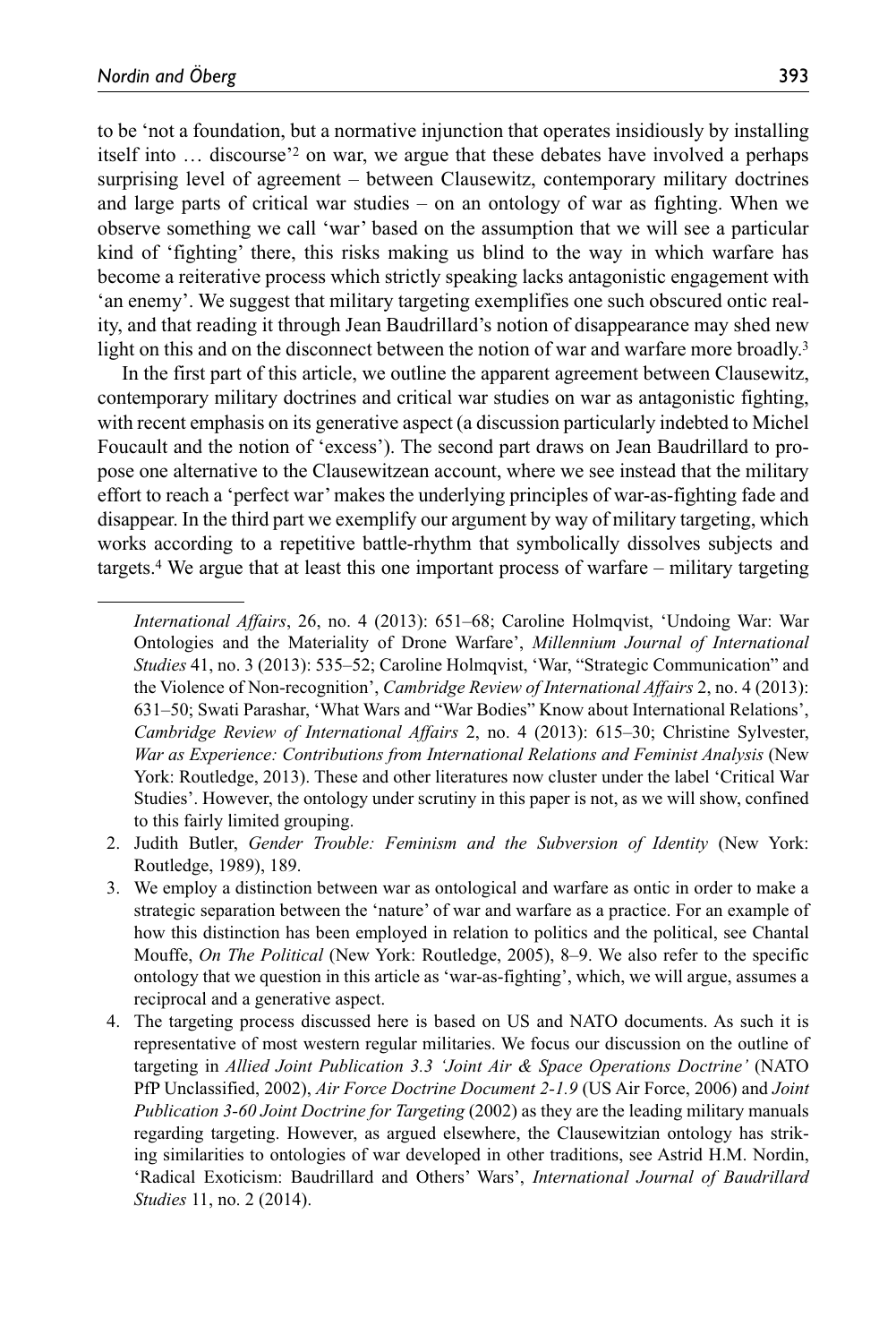– is no longer principally characterised by encounters through fighting. In the fourth part we thus suggest that it is not enough to see wars as generative fighting, but that the idea of 'war' works as an imperative to thought which tells us 'we have a concept, and you must learn to think through it'. This imperative forces us to measure disparate violent events through its lens and justifies its various incantations: enabling the soldier to understand his or her war experience as real, the voyeur to participate in it at a distance, and the theorist to study war as a legitimate object of knowledge. This article therefore does not propose a 'better' or more complete ontology, nor thinking beyond ontology. We point simply to how much recent discussion of the ontology of war falls back on the same principles, and that these assumptions about war may limit what we see. In examining disappearance, we suggest one way in which we may complement current debates in critical war studies and beyond.

# **The Ontology of War: From Clausewitz to Critical War Studies**

In contemporary scholarship the phenomenon of 'war' appears in numerous guises: regular war, irregular war, high-intensity war, low-intensity war, civil war, guerrilla war, just war, virtual war, and so on. A significant proportion of these debates fall back on a notion of war as destructive and productive fighting. Commonly deployed illustrations of war include the wrestling match, the battle of wills, the game of chess, or the two armies clashing on the battlefield. As recent debates emerging from critical war studies have shown, these claims involve a reliance on an ontology of war which is rarely explicitly discussed and critically interrogated. This ontology has echoed in subsequent critical scholarship on war, and has recently been identified as well as proposed by Tarak Barkawi and Shane Brighton for a new 'critical war studies' discipline.<sup>5</sup> It rests on an understanding of war as an antagonistic and generative process with the power to undo and order political life. As such, its idea of war falls back on two guiding principles: that it contains an antagonistic exchange and that it contains an inherent potential for differentiation, which gives it a generative character.

These debates on the ontology of war draw directly on the work of Clausewitz, who places *fighting* at its centre. Clausewitz claims that fighting is as definitive for war as monetary exchange for economy.<sup>6</sup> He explicitly defines war as fighting, a duel with violence as its means. War is an act of politics, where the dictation of the law by one side to the other gives rise to 'a sort of reciprocal action'.7 War always consists of hostile bodies and each has the same object – to force the other to submit.

Clausewitz's ontology of war is explicitly used in contemporary military doctrines. For example, the United States Army and United States Marine Corps' *FM 3-24* doctrine on counterinsurgency states that '[w]arfare remains a violent clash of interests between organized groups characterized by the use of force', and discusses war in terms of a

<sup>5.</sup> Barkawi and Brighton, 'Powers', 127.

<sup>6.</sup> Carl von Clausewitz, *On War* (Princeton, NJ: Princeton University Press, 1976), 97.

<sup>7.</sup> Ibid.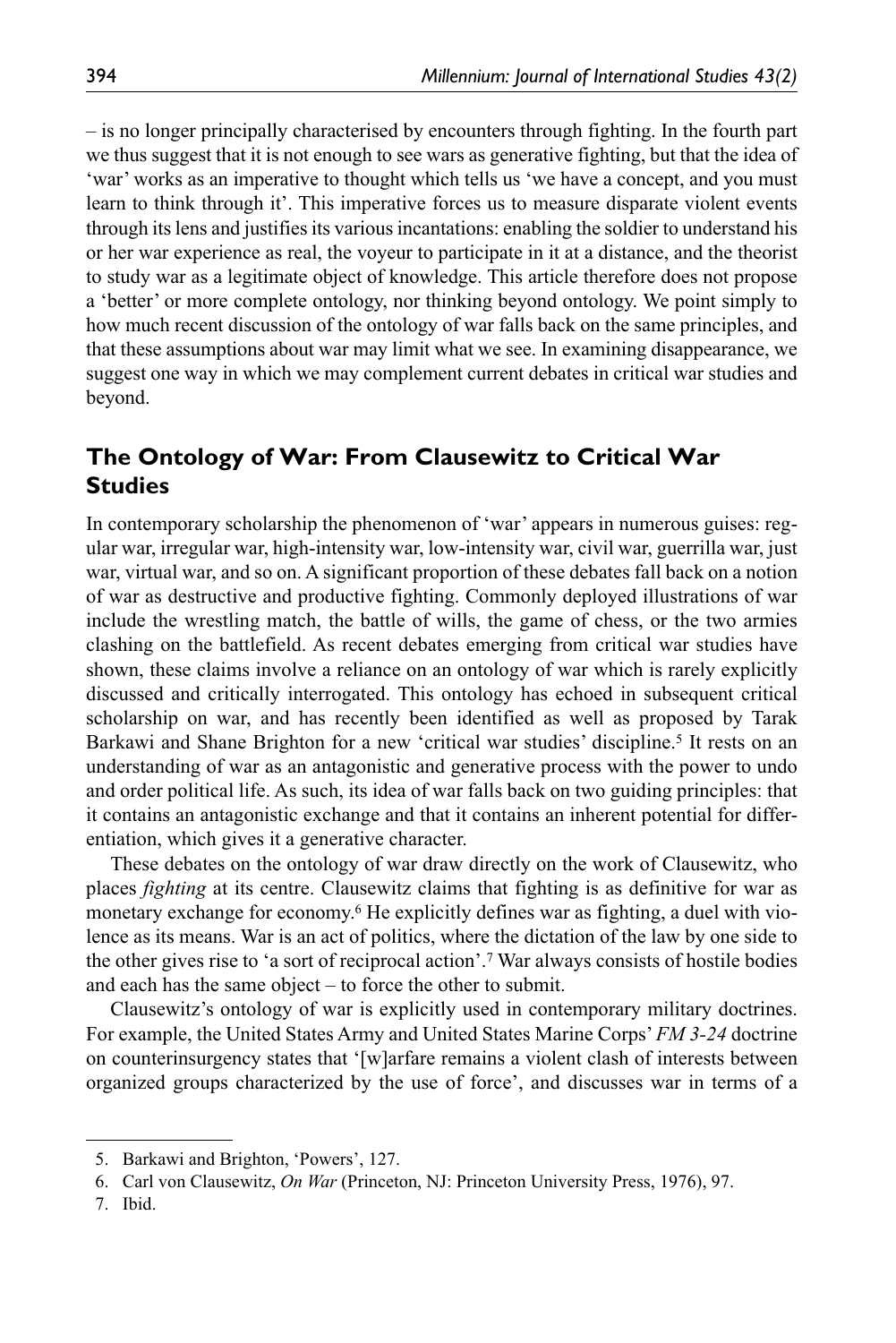'contest' involving 'will'.8 Similarly, the *JP 1 Doctrine for the Armed Forces of the United States* explains war through quoting Clausewitz's *On War*:

Clausewitz believed that war is a subset of the larger theory of conflict. He defined war as a 'duel on a larger scale,' 'an act of force to compel our enemy,' and a 'continuation of politics by other means.' Distilled to its essence, war is a violent struggle between two (or more) hostile and independent wills, each trying to impose itself on the other…. These observations remain true today and place a burden on the commander to remain responsive, versatile, and adaptive in real time to create and seize opportunities and reduce vulnerabilities.<sup>9</sup>

The ontology of war that is under discussion in this article, then, is explicitly involved in important military doctrine and justifications of contemporary warfare.

This ontology, and particularly Clausewitz's notion of war as fundamentally *reciprocal*, also echoes in contemporary scholarship. Traditionally war studies tends to ignore the ontology which supports its common claim that war is fighting between states, or asymmetric fighting between counter-insurgents and insurgents.10 However, recent approaches look to war as directly related to ontology. What precisely constitutes the subjects or opponents that meet in war varies significantly between accounts. Deleuze and Guattari outline two irreducible forms – State and War machine – that perpetually interact.11 Hardt and Negri write that 'all of the world's current armed conflicts … should be considered imperial civil wars, even when states are involved',12 thus alluding to war as being acted out within a framework of Empire and local combatants. Schmittean ideas of politics build on the idea that politics involves an 'agon', which may clash with others in war.13 To some, the exchange involved is primarily discursive and gives rise to war between cultural forms of identity.14 Yet others emphasise an antagonistic exchange between military regulatory regimes and forms of counter-subjectivity.15 The understanding of which type of formation, subject or agon constitutes the basis for the ontology of war thus varies. So does the understanding of which kind of violent meeting or exchange is involved. Nevertheless, there is broad agreement on the idea that war

<sup>8.</sup> *FM 3-24: Counterinsurgency* (Boulder, CO: Paladin, 2006), 1-1; 1-9; 1-35.

<sup>9.</sup> *Joint Publication 1, Doctrine for the Armed Forces of the United States* (2013), I: 3.

<sup>10.</sup> For examples, see James S. Corum, *Fighting the War on Terror* (St Paul, MN: Zenith Press, 2007); David Kilcullen, *The Accidental Guerilla* (Oxford: Oxford University Press, 2009); Walter Laqueur, *No End to War: Terrorism in the Twenty-first Century* (New York: Continuum, 2003).

<sup>11.</sup> Gilles Deleuze and Felix Guattari, *A Thousand Plateaus: Capitalism and Schizophrenia* (Minneapolis, MN: University of Minnesota Press, 1987), 352, 360.

<sup>12.</sup> Michael Hardt and Antonio Negri, *Multitude: War and Democracy in the Age of Empire* (New York: Penguin Books, 2004), 3.

<sup>13.</sup> Stathis N. Kalyvas, 'The Ontology of "Political Violence": Action and Identity in Civil Wars', *Perspectives on Politics* 1, no. 3 (2003): 475–6.

<sup>14.</sup> David Campbell, *Politics without Principle: Sovereignty, Ethics and the Narratives of the Gulf War* (London: Lynne Rienner, 1993); Josef Teboho Ansorge, 'Spirits of War: A Field Manual', *International Political Sociology* 4, no. 4 (2010): 362–79.

<sup>15.</sup> Judith Butler, *Frames of War: When Is Life Grievable?* (London: Verso, 2010), 1–6, 79–81.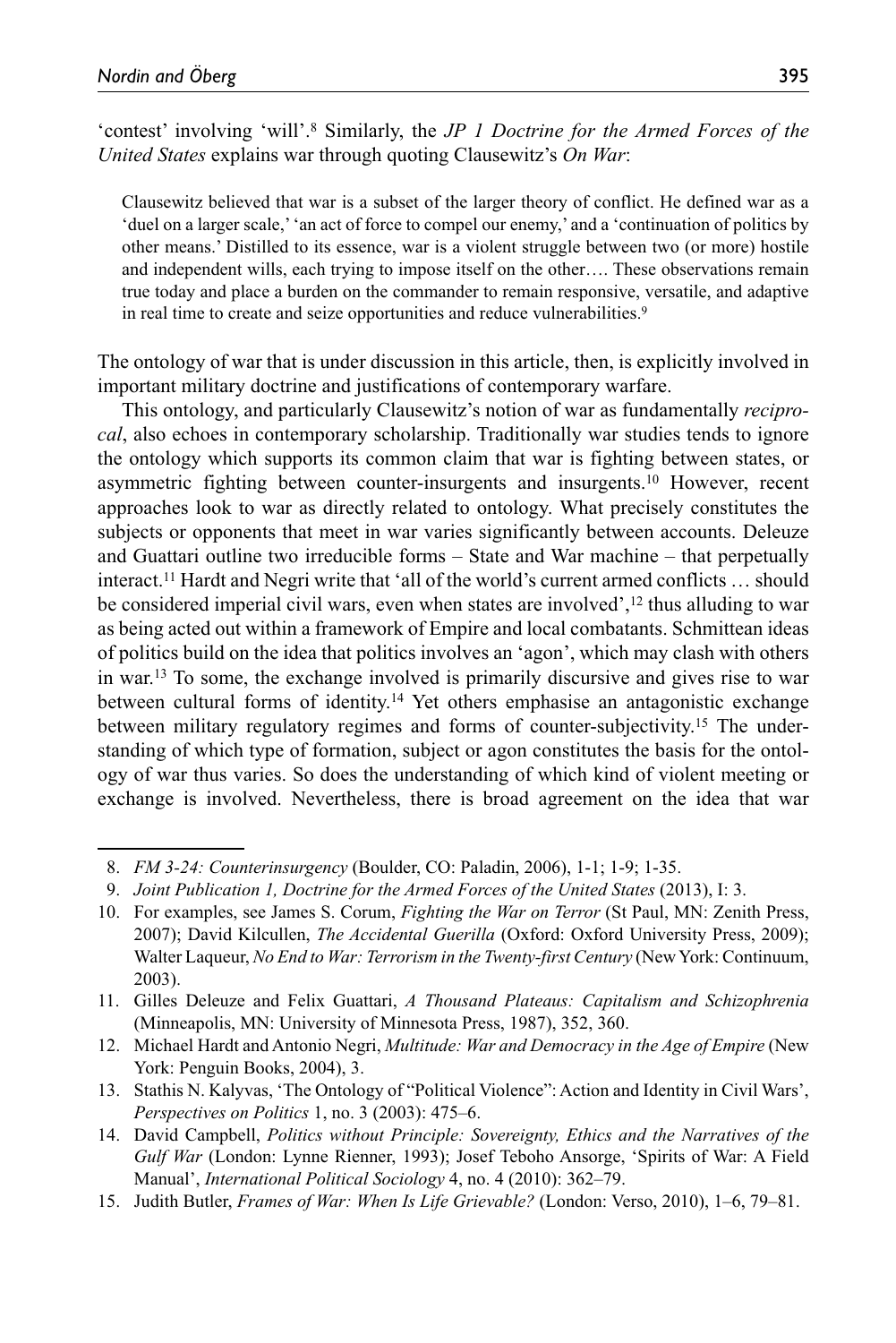involves an implicit or explicit (re)production of opponents – subjects, discourses, spaces, agons – and an antagonistic exchange between them.

Today, the idea of war as involving some form of exchange lives on in war studies, including the literatures that have begun to cluster around the name 'critical war studies'.16 Barkawi and Brighton have discussed the possibility of a specific discipline under such a name, and have outlined what they think a discipline of war studies should be concerned with. Barkawi and Brighton's discussion is strongly attached to the signifier war. In their suggestion of how to study 'war's fundamental properties', Barkawi and Brighton build directly and explicitly on Clausewitz's idea of war as fighting. To them, '[f]ighting is that which thematically unifies war in general and in particular – "war" with "wars" – and no ontology of war can exclude it'.<sup>17</sup>

However, what fighting actually *is* is not taken for granted by Barkawi and Brighton. To them '[c]learing the ground for a new ontology of war requires recognition that fighting understood instrumentally, as the Clausewitzean duel, the test of arms, as "kinetic exchange," misses its wider application and importance'.18 Instead, they argue '[f]ighting marks the disruption of this wider order and the people and other entities which populate it, the unmaking and remaking of certainties, of meaning, of – potentially – the very coordinates of social and political life'.19 In Barkawi and Brighton's account, as in a number of other accounts referred to above, conventional distinctions between agons of war – such as combatants and civilians – are thus destabilised. War and society are embroiled in mutually constitutive relations, thus there is an 'excess' or 'capacity of organized violence to be more than kinetic exchange, to be constitutive and generative'.20 This excess at the core of their ontology of war gives war its status as an ontological event and a problematising framework, resulting in an ontology that avers to 'hold on to the ontological primacy of fighting, but wrest it from the instrumentality its historicity demands'.<sup>21</sup>

This excess of war, claim Barkawi and Brighton, gives war a generative character. It means that war 'shapes the social relations in which it is embedded' and 'is present beyond the war front and beyond wartime'.22 The key to understanding war as generative goes via the Foucauldian insight that the struggle of fighting is in itself a productive force.<sup>23</sup> The notion of war as generative is also further developed by Brighton in a more recent article

<sup>16.</sup> A couple of recent examples of scholarly activity organised around this term include the workshop 'Critical War Studies: Emerging Fields, Developing Agendas' held at the University of Sussex, 11 September 2013, and a special section on 'Critical War Studies' in the *Cambridge Review of International Affairs* 26, no. 4 (2014), emanating in part from discussions of a research agenda around this term at the International Studies Association 2012 annual convention in San Diego.

<sup>17.</sup> Barkawi and Brighton, 'Powers', 135.

<sup>18.</sup> Ibid.

<sup>19.</sup> Ibid., 136.

<sup>20.</sup> Ibid.

<sup>21.</sup> Ibid.

<sup>22.</sup> Ibid., 132.

<sup>23.</sup> Michel Foucault, *Society Must Be Defended: Lectures at the Collège de France 1975–1976* (New York: Picador, 2003), 15–18. For a detailed discussion on Clausewitz, Foucault, Baudrillard and the relationship between war and politics see also Dan Öberg, 'Forget Clausewitz', *International Journal of Baudrillard Studies*, 11, no. 2 (2014).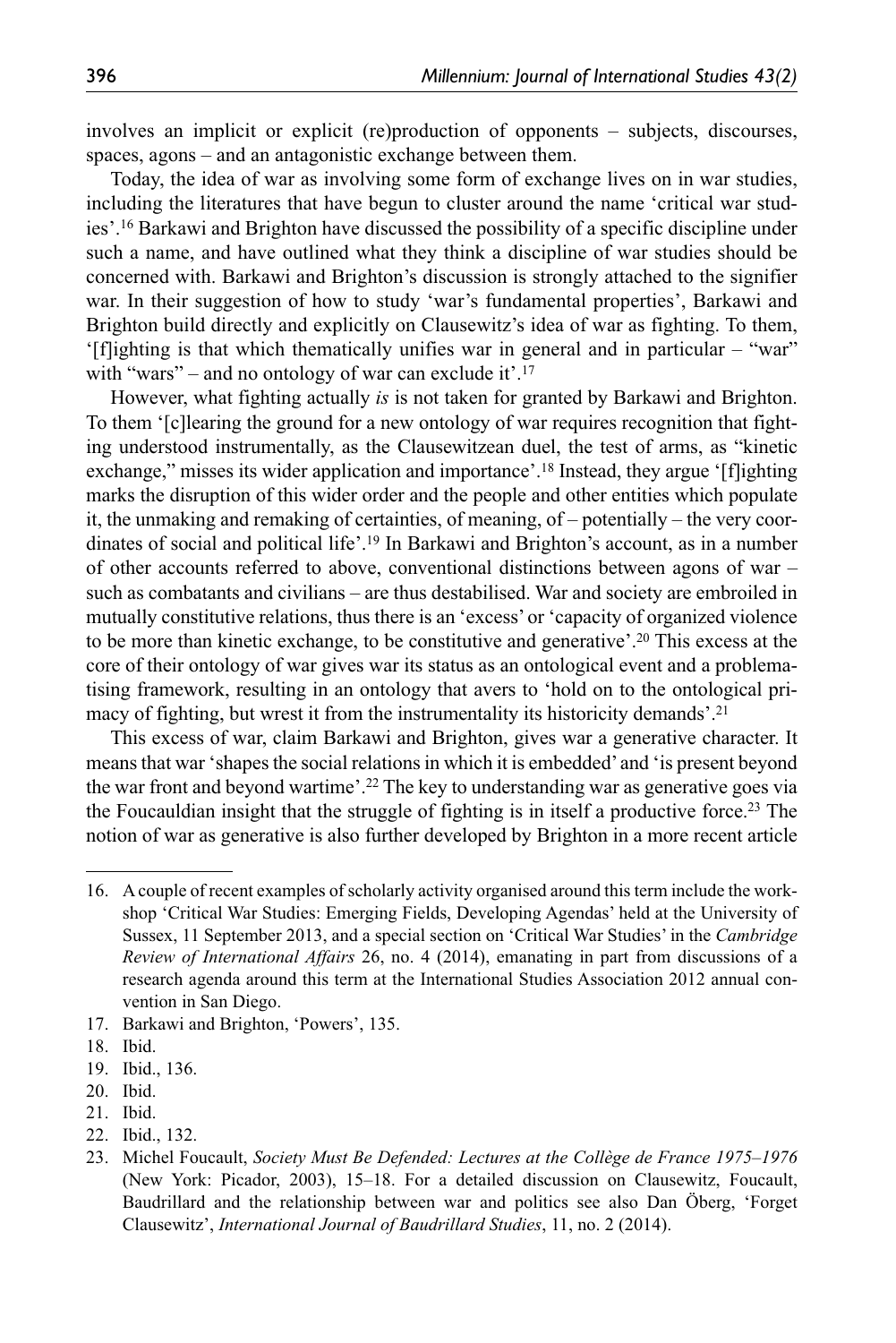when he draws upon Foucault to discuss how the 'brute economy of fighting' and 'war's constitutive powers' haunt political and social theory.<sup>24</sup> A (renewed) emphasis on this morphogenetic aspect that arises from the turbulence of warfare and its associated differentiation is also evident in the work of others. Manuel De Landa, Antoine Bousquet, Julian Reid and others see war as a material force that gives rise to chaos and order, destruction and creation, which help social formations self-organise, aggregate, reproduce and make various orders emerge.25 To Michael Hardt, Antonio Negri and Éric Alliez, war is constituted and challenged in a way that is generative in relation to social orders, something which in turn enables an asymmetric and violent exchange between Empire and attempts to challenge it.26 On this view war is not an aggregate for self-organisation but rather a result of an 'ordering power' through an imperial framework. Nonetheless, this understanding of war also falls back on the idea that antagonistic exchange is enabled through differentiation, which in turn leads to genesis.

Whether this thinking was ever truly lacking in thought on war is debateable. What is clear is that this characteristic is emphasised in current critical war studies literatures, particularly in the argument that war and truth are mutually constitutive. What is more, Barkawi and Brighton argue that Clausewitz's understanding of fighting and subsequent efforts to rethink it provide resources to think war and knowledge in this manner. On their reading, the Clausewitzian idea of fighting forms the basis of war's 'generative powers' that stem from 'uncertainty and contingency on the battle field'.27 The 'nature of war itself' is as 'an unmaker of truths'.<sup>28</sup> This in turn becomes generative of new and reorganised forms of knowledge.29

Thus, what has emerged in the discussions of a new critical war studies is a sense of agreement on the basic characteristics of an ontology of war. It spans thinking from Clausewitz to current military doctrine. Yet, it also invites us to critically question such ontological claims. Barkawi and Brighton have questioned what they take to be a common assumption that war is known. They take 'war' to possess 'social power as a destroyer and maker of truths'.30 In what follows, we ask what 'war' as a signifier does to such 'truth', by way of its depiction as antagonistic and generative fighting. Could it be that the idea of war as 'fighting' evokes a 'reality of warfare' that makes us blind to other things in what we designate as 'war'? Could other underlying principles be identified in contrast to those based on the supposition that war is about fighting and antagonistic exchange? In

30. Ibid.

<sup>24.</sup> Brighton, 'War/Truth', 656, 665.

<sup>25.</sup> Antoine Bousquet, 'Chaoplexic Warfare or the Future of Military Organization', *International Affairs* 84, no. 5 (2008): 915–16; Manuel De Landa, *War in the Age of Intelligent machines* (Cambridge, MA: MIT Press, 1991), 3–8, 11, 19; Julian Reid, 'Deleuze's War Machine: Nomadism against the State', *Millennium: Journal of International Studies* 32, no. 1 (2003): 57.

<sup>26.</sup> Éric Alliez and Antonio Negri, 'Peace and War', *Theory, Culture and Society* 20, no. 2 (2003): 111, 116; Hardt and Negri, *Multitude*, 30–2.

<sup>27.</sup> Barkawi and Brighton, 'Powers', 127.

<sup>28.</sup> Ibid., 133.

<sup>29.</sup> Ibid., 127.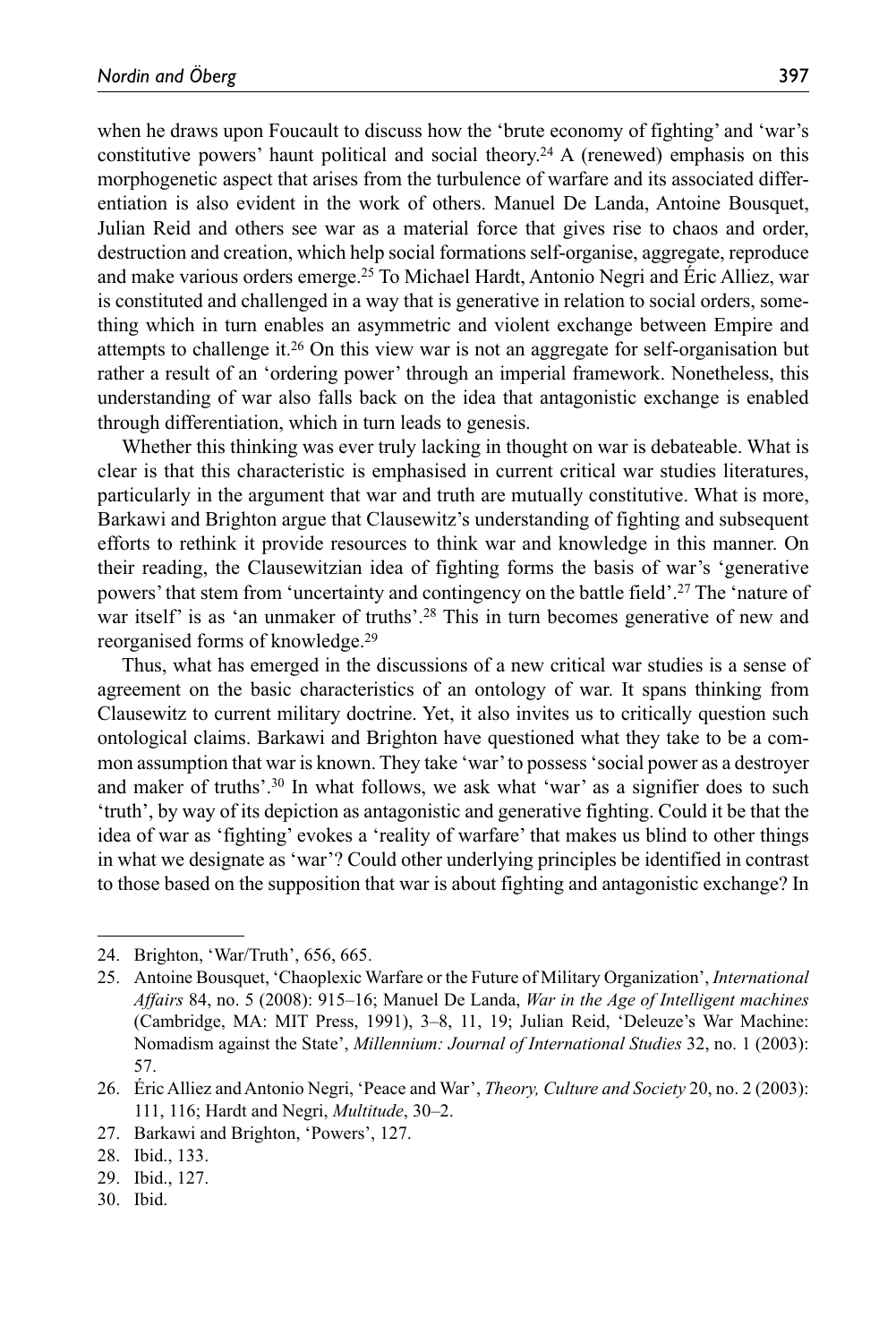what follows we draw on Baudrillard's notion of disappearance to outline an alternative understanding of war and illustrate this argument with regards to the processing of targets and the concept of warfare.

#### **From an Ontology of War to its Disappearance**

It is possible, then, to identify a surprising level of agreement about the ontology of war. Despite this, we need to return to Judith Butler's urging that we think of ontology as a normative injunction. Barkawi and Brighton discuss *the* ontology, or *the* nature of war in a way which risks making of it something unitary (they indeed at times lament the lack of 'enabling coherence' in the debate on war's ontology).<sup>31</sup> However, as Caroline Holmqvist points out there are critical ontolog*ies* of war. Holmqvist outlines how war's ontology (if there is such a thing) might find resonance in debates on materialist ontologies, bodies and experience.32 We want to emphasise that our point here is not that Barkawi and Brighton write of war's generative aspect as the 'be all and end all' of the ontology of war – they do not. We simply highlight here that we benefit from thinking war through the notion of plural 'ontologies' as it keeps open the question of what underlying principles relate to war and warfare.

Emphasis on the particular ontology of war-as-fighting is a cause for concern, and there are indeed other 'ontologies of war'. The most important alternative arguably stems from feminist theorists, such as Christine Sylvester who understands war as experience. For Sylvester, we need to view war through the way it is experienced by people, and she urges us to take this experience as a starting point for studying war.33 Drawing on the work of Butler and Elaine Scarry among others, she argues that war signs have 'intensified rather than diminished social connections between friends and foes'34 and that war is best understood through focusing on injury.35 Along similar lines, the research on the relationship between the body and war is vast and points to important connections between how the body is represented and the way warfare is acted out.36 For example, Victoria Basham has noticed that wars have made possible (as well as require) gendered and racialised representations of bodies (by, for example, the military). The potential for representation in 'war-bodies' points to the important insight that war is being enacted and embodied by the military in various ways. <sup>37</sup>

- 34. Ibid., 50.
- 35. Ibid., 11.
- 36. A vast range of literature (most notably feminist research) deals with the body and embodiment in war from various perspectives. For an extended list of this literature see Kevin McSorley (ed.), *War and the Body: Militarization, Practice and Experience* (New York: Routledge, 2013), 26–7, n. 17. McSorley's book deals explicitly with the ontology of war as an embodied experience as he urges us to pay attention to the specifics of 'how war is embodied and experienced through all constituencies…' (ibid., 12). At face value it might seem as if we disagree with this. However, our point is not that wars are not embodied but that the processing of war forces it to disappear symbolically (thus emphasising its *dis*embodiment).
- 37. Victoria Basham, *War, Identity and the Liberal state* (London: Routledge, 2013), 86–8, 140; see also Parashar, 'What Wars and "War Bodies" Know', 619.

<sup>31.</sup> Ibid., 133–4.

<sup>32.</sup> Holmqvist, 'War, "Strategic Communication"', pp. 645–8.

<sup>33.</sup> Christine Sylvester, *War as Experience*, 1–2, 65.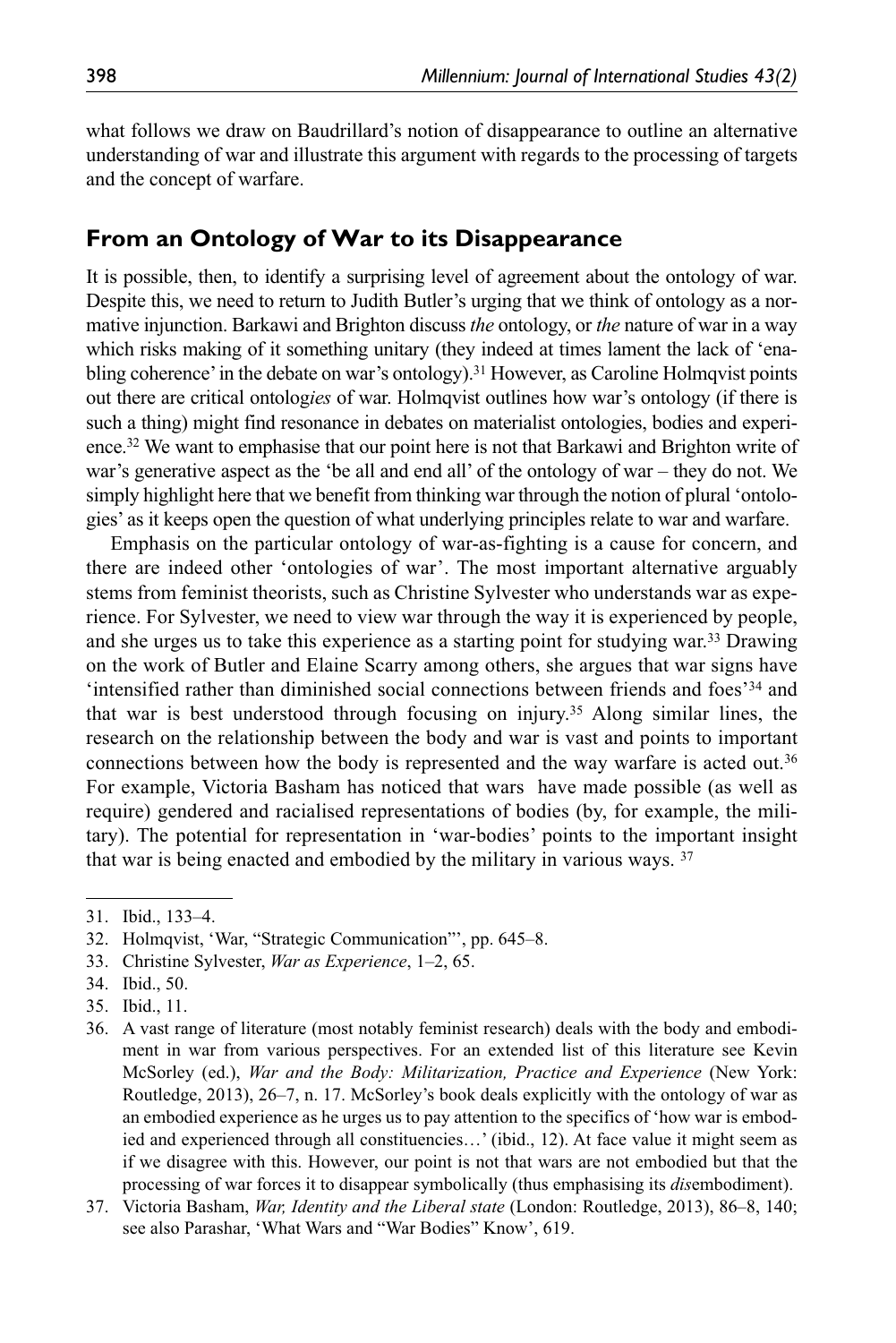These accounts raise further questions regarding what kind of experience war is. Are there processes of warfare through which experiences of injury are made to appear distant and irrelevant, much like what happens through the often noted 'sanitising' language of war?38 If so, how do we make sense of these? Could warfare (and particularly military planning and conduct) be said to allocate, manage and manufacture such experience? What does the process of war do to human agency? Might the feminist emphasis on war as 'intensified social relations', like Clausewitz's 'exchange between subjects', make it difficult to fathom a kind of war in which there strictly speaking is no 'foe'? Where Sylvester, Basham and others indicate that we should take bodies as the contested entities and frameworks for an understanding of war,39 we ask if warfare may manage bodies and experiences in ways that reduce them to particular processes of war. Could such processes also be considered the framework and entities for experience? With these questions in mind we read Baudrillard below, in order to introduce an understanding of war based on disappearance caused by warfare.

In Baudrillard's notorious critique of the Gulf war he identifies traditional conceptions of war as involving the ontology we have seen in critical war studies and contemporary military doctrine: 'war is born of an antagonistic, destructive but dual relation between two adversaries'.40 However, he argues, if this is war, then there is no war taking place in the Gulf. One important but hereto neglected reason for this argument is Baudrillard's claim that war has disappeared into the *processing* of warfare. Baudrillard never fully developed this discussion, but he wrote extensively on the subject from a general perspective in his final works. Therein Baudrillard points to the way subjectivity disappears in operational processing as part of the attempt to fulfil and perfect potential.41 Baudrillard sees subjectivity becoming a subordinated part of technological media, 'a perfectly operational molecule that is left to its own devices and doomed to … reproduce, self-identically, to infinity'.<sup>42</sup> In his view, we are faced with a situation in which subjectivity, social relations and will are essentially liquidated by operational practices. They are not supplanted by a higher will or a higher purpose. Rather, they vanish into processing entirely devoid of symbolic meaning.

This indicates that it is not physical disappearance Baudrillard discusses, but disappearance which strictly relates to the symbolic. Baudrillard on numerous occasions illustrated this idea through Alfred Jarry's novel *The Supermale*, which tells a story of how automated processing dissolves limits between man and technology. The apex of the story is a 10,000-mile bicycle race – the perpetual motion race – which takes place

<sup>38.</sup> For discussion of such sanitisation, see for example Holmqvist, 'War, "Strategic Communication"', 631–50; D. Bolinger, *Language – the Loaded Weapon: The Use and Abuse of Language Today* (London: Longman, 1980); M.B. Smith, 'The Metaphor (and Fact) of War', *Peace and Conflict* 8, no. 3 (2002): 249–58.

<sup>39.</sup> Christine Sylvester, *War as Experience*, 79.

<sup>40.</sup> Jean Baudrillard, *The Gulf War Did Not Take Place* (Bloomington, IN: Indiana University Press, 1995), 62.

<sup>41.</sup> Jean Baudrillard, *Why Hasn't Everything Already Disappeared?* (Calcutta: Seagulls Books, 2009), 12–15.

<sup>42.</sup> Jean Baudrillard, *Passwords* (London: Verso, 2003), 67–8.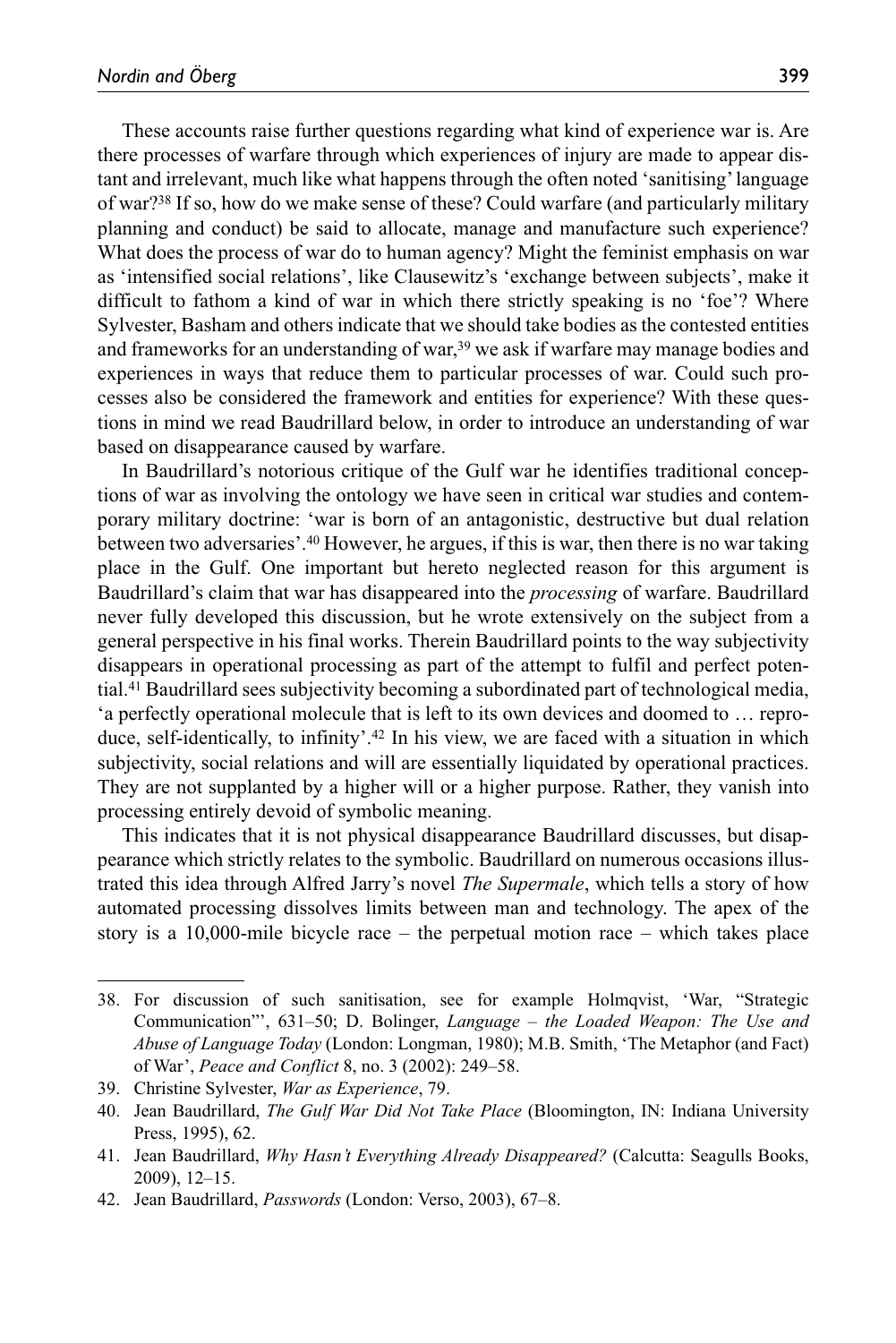between a five-man bicycle and an express train. In the race the cyclists function as a collaborative machine to challenge the train over long distance. The cyclists reach a speed that enables them to ride side by side with the locomotive – to become limitless automatons in the rhythm of the machine. This becoming comes at a price, since the cyclists gradually disappear as humans, as they reach the speed of the train. One of them disappears quite literally as he dies on his post. However, his decomposing corpse, strapped to the bicycle, pedals on. The corpse stands as a symbolic marker for how the rest of the bodies also disappear by being absorbed into the process itself. In the end, the five-man machine rides alongside the train with the living and dead corpses riding at maximum speed in order to keep up. This theme, of transformation of man into machine, is also evident in the rest of the novel, which ends with its key figure dying while transforming into a machine.43

As Rex Butler points out, the novel helps to draw up the:

[V]ision of a society in … which humans are unnecessary. We see this vision coming true in those self-enclosed and self-perpetuating systems of simulation that Baudrillard analyses, which have no outside and no need to be explained by an other, and whose best model would be the bicycle proposed by Alfred Jarry, which still continues to pedal long after its riders have passed away with fatigue.44

The image Jarry paints in the novel illustrates the symbolic disappearance of subjectivity by emphasising the repetitive and inherently meaningless relationship we have with various media that surround us. The attempt to reach a perfect speed and efficiency by way of the mechanic process works back on subjectivity.

It is not far-fetched to see the recent conceptual inventions in military thought, such as the Effects Based Approach to Operations (EBAO), Comprehensive Approach (CA), or Network Centric Warfare (NCW), as part of the characteristic that Baudrillard is concerned with and Jarry's novel illustrates. The common denominator of these concepts is the way they attempt to synchronise, coordinate, and make warfare more efficient through staff procedures. They are all based on the idea that perfect operationalisation generates a war in which all means and capabilities are interconnected in ways that aim to create a seamless economy of violence. This in turn indicates that the subject of warfare dissolves into operationalised repetition. Such an argument does not entail that militaries, insurgents, weapon-systems, logistical capacities and so forth are disappearing on a material level. Rather, as part of a symbolic disappearance through the fulfilments of technological processes, warfare strives towards perfection and symbolic aspects disappear through a model which is being operationalised *as if it is war*. This should not be taken to mean that there is an end to violence or suffering. There is of course bodily violence and death in military operations despite the attempt to fulfil wars' every potential through repeated calls for 'high-precision munition' and 'zero-death warfare'.

<sup>43.</sup> Alfred Jarry, *The Supermale* (Cambridge, MA: Exact Change, 2009), 49–71, 140–1.

<sup>44.</sup> Rex Butler, 'Commentaries on Baudrillard's "On Disappearance"', in *Jean Baudrillard: Fatal Theories*, eds David B. Clarke et al. (London: Routledge, 2009), 31.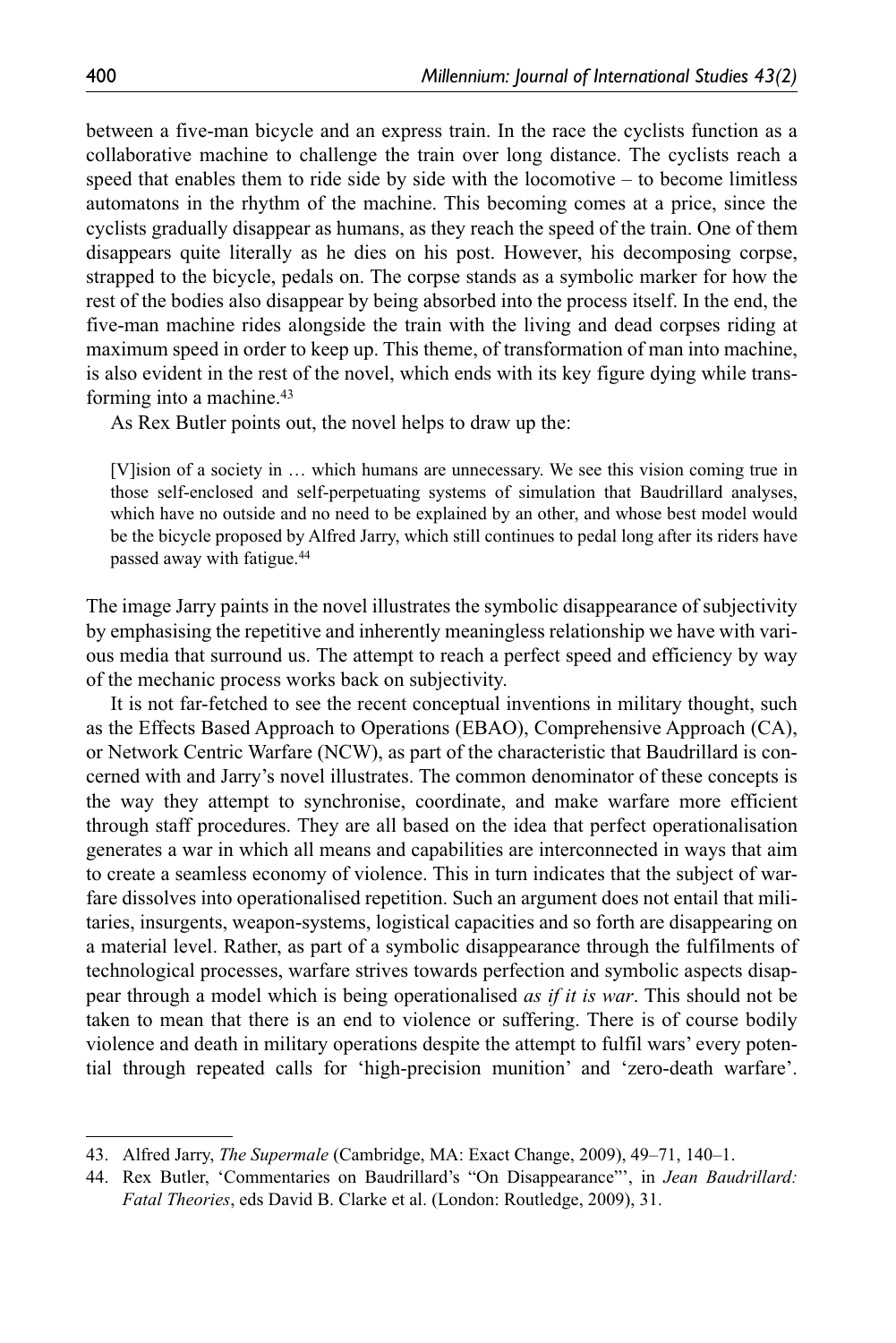However, processing and repetition also participate in making the representation of bodies and subjects disappear in operationalisation.

The concern here is that focusing on the violence displayed in war-as-fighting might obscure a systemic violence which stems from the way in which war is operationalised. Baudrillard argues that the type of violence the military normally battles (such as terrorism) is far less lethal than the violence which replaces the subject with the will of an operational and technocratic structure.45 What we have, then, is a certain kind of disappearance which is obscured by (among other things) the focus on war as violent exchange between subjects.

How do we go from the ontology of war as generative to an ontology of war as disappearance? To understand the transition it is helpful to return to the idea that war is considered generative as it *exceeds* social orders. Albeit helpful in order to understand war's excess in terms of productivity it is also possible to understand excess differently, as a force of disappearance. Baudrillard argues that social reality disappears not because of a lack, but rather because of excess, arguing precisely that wars fought by the US tend to be 'wars of excess'.46 One under-analysed aspect of the ontology of war is therefore the way in which the excess it gives rise to is not simply generative of appearances, but in turn forces disappearances. If we complement the generative notion of war's excess with Baudrillard's argument that excess is in and of itself a cause of disappearance, we can appreciate that the ontology of war might at times be generative, and at times erase the preconditions for appearance. On one hand it is correct that bodies, experience or materiality frame our understanding of war by generating narratives. On the other it is important to acknowledge that subjectivity disappears through the excess of the processes themselves. Through such an acknowledgement we can see that warfare conditions the possibility of appearance as it 'always, already' works as a process of disappearance. Arguably targeting is a prime example of the latter.

Although Baudrillard highlights technology as integral to the effect of war's disappearance into process, he does not dwell on the exact mechanisms it entails. This is a task that we therefore undertake here. The next part examines the military targeting process as one example of the attempt to create the perfect war. This process creates 'an iterative logical methodology for development, planning, execution, and assessment of effectiveness'.47 In what follows, we examine how this methodology works to rid war of its underlying principles: subjectivity, antagonism and exchange.

## **Target Processing and the Disappearance of War**

How are we to interpret targeting doctrines? As Josef Teboho Ansorge argues, military doctrine has a particular form of arrangement, which helps to 'both describe and make the world'.48 Doctrinal text relies heavily on abbreviations and contains an impersonal

<sup>45.</sup> Jean Baudrillard, *The Agony of Power* (Los Angeles: Semiotext(e), 2010), 83–4.

<sup>46.</sup> Jean Baudrillard, *The Vital Illusion* (New York: Colombia University Press, 2000), 65–6; *The Gulf War Did Not Take Place*, 33.

<sup>47.</sup> *JP 3-60*, I:5.

<sup>48.</sup> Ansorge, 'Spirits', 362.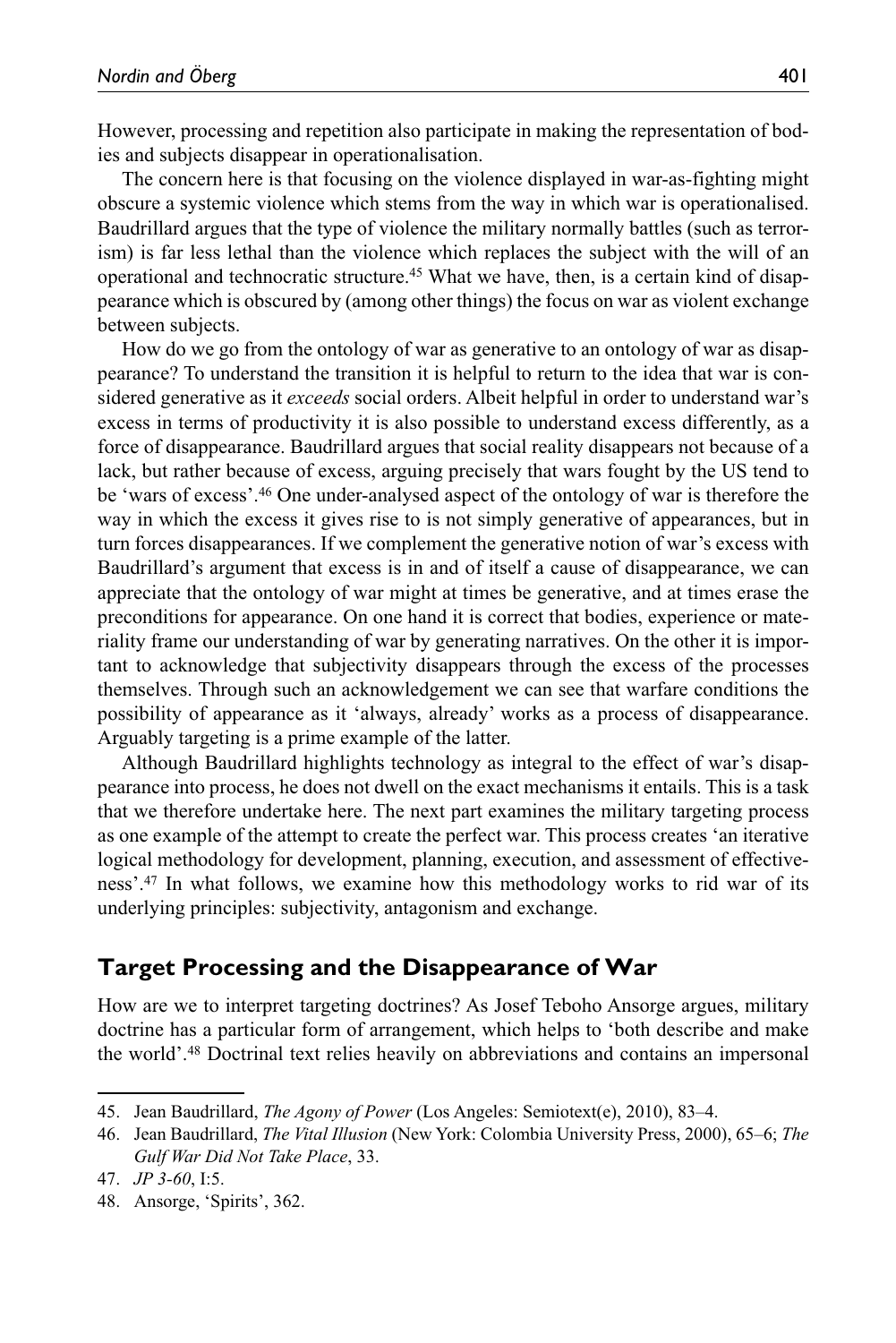and administrative language. It is as if the potential for symbolism – for the text to mean more than itself – has been subtracted from the paragraphs in favour of Orwellian 'newspeak'. We might say that military doctrines not only make a world appear, but also dissolve meaning and are therefore acts of disappearance. We can also read the charts, appendices, images, power-point slides, meeting protocols and organisational routines as part of this disappearance. One amusing example is the well-known and extremely intricate 'Afghanistan Stability/COIN dynamics' slide (also called 'the sprawling spaghetti diagram') which went viral in 2010.49 This slide was supposed to convey meaning about how to 'win' the war in Afghanistan. The flow chart listed pretty much every targetable process relating to irregular warfare as part of this attempt. While it utterly failed to make the conflict meaningful (despite its excess of meaning) it succeeded, by virtue of becoming an overexposed internet joke, to obscure the fact that war-as-fighting, or *war as such*, had long since disappeared from Afghanistan.

A common conception of targeting processes is that they are related to the operational level of warfare (linking tactical with strategic and political aims). As such they are an integral part of how warfare aims to translate strategic aims into tactical effects (and *vice versa*). Military doctrine represents targeting as the process of selecting and prioritising targets and matching actions in order to achieve strategic objectives.50 The purpose of targeting is therefore to 'provide the commander with a methodology' and 'a logical progression'.51 This is done by virtue of constructing targets, conceptualising them as a system, linking them to outcomes as part of synchronising other parts of military operations, and by creating organisational routines – all with the aim of supporting the 'battlerhythm'.52 Technically speaking, a battle-rhythm can be understood as 'the combination … of procedures, processes … and … actions' which 'facilitates extended-continuous operations'.53 Taken to its limit, this implies heeding the tempo of the operational process regardless of human subjectivity (just like the bike-train in Jarry's novel). In the doctrines, effective targeting is measured by how well it facilitates operational planning and chosen objectives in an area of operations.54 Importantly, it is also measured by how well it enables a particular tempo during operations. Consequently, targeting *ideally* strives towards maximum efficiency according to the model constructed in operational planning, while agency disappears in the search for a perfect process.

If we look closely at the underlying principles of targeting we notice that they do not emphasise adversaries, exchange or antagonism, but focus on how to perfect the model of warfare. We read in *JP 3-60* that key principles are: coordination and synchronisation, rapid response, a minimal duplication of effort, expeditious assessments of executed

<sup>49.</sup> See [http://www.dailymail.co.uk/news/article-1269463/Afghanistan-PowerPoint-slide-Generals](http://www.dailymail.co.uk/news/article-1269463/Afghanistan-PowerPoint-slide-Generals-left-baffled-PowerPoint-slide.html)[left-baffled-PowerPoint-slide.html](http://www.dailymail.co.uk/news/article-1269463/Afghanistan-PowerPoint-slide-Generals-left-baffled-PowerPoint-slide.html) (accessed 2 September 2013).

<sup>50.</sup> *AJP 3.3*, 506; *AFDD 2-1.9*, 1.

<sup>51.</sup> *JP 3-60*, I-1.

<sup>52.</sup> Despina Tramoundanis, *Australian Air Power in Joint Operations* (Canberra: Air Power Studies Centre, 1995). See also the doctrinal definitions of targeting in *AJP 3.3* and *JP 3-60*.

<sup>53.</sup> Gene C. Camena, 'The Dying Art of Battle-rhythm', in [http://www.globalsecurity.org/mili](http://www.globalsecurity.org/military/library/report/call/call_99-3_chap5.htm)[tary/library/report/call/call\\_99-3\\_chap5.htm](http://www.globalsecurity.org/military/library/report/call/call_99-3_chap5.htm).

<sup>54.</sup> *JP 3-60*, v.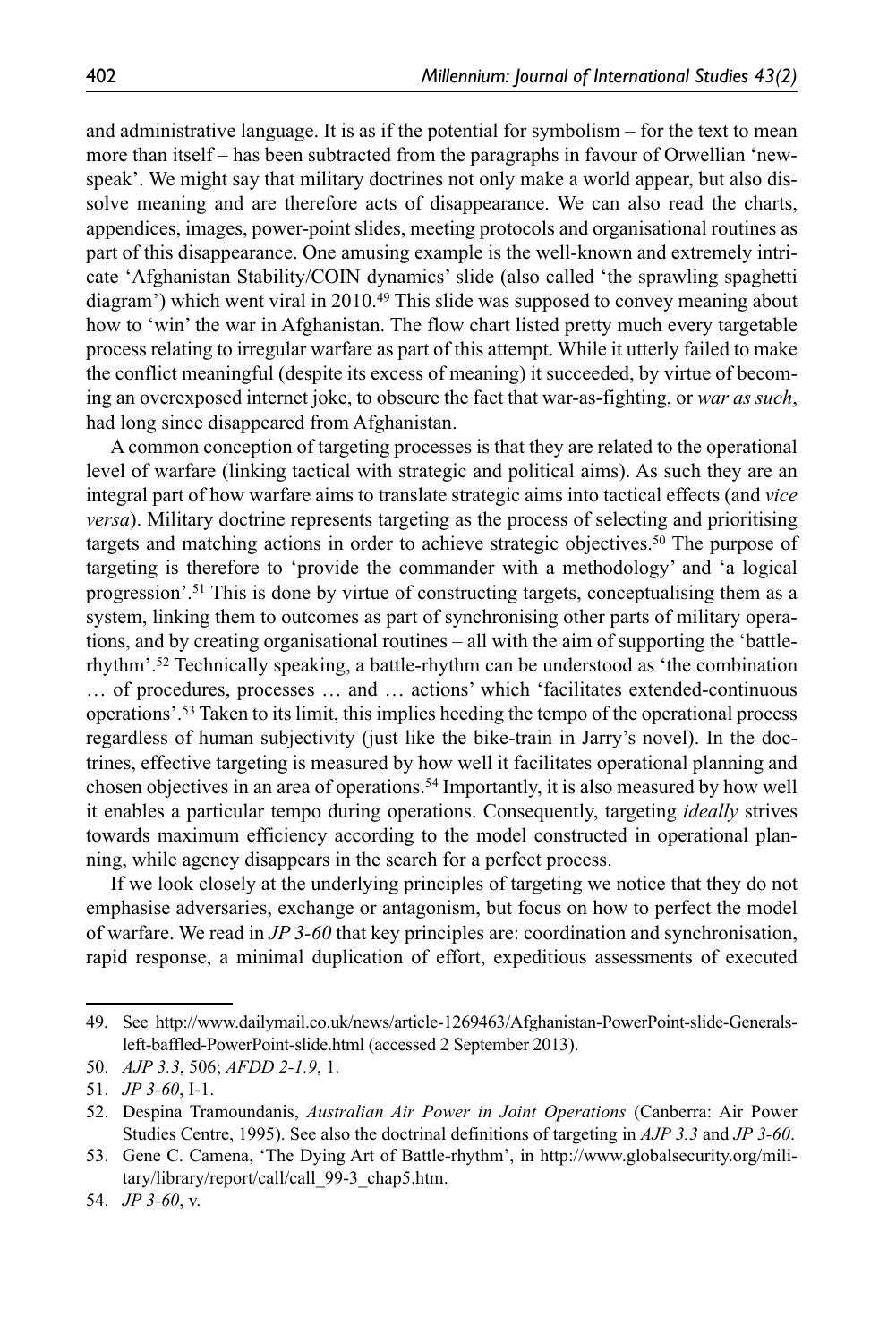operations, a common perspective on targeting efforts, and a full integration of capabilities of the process. This means that targeting provides a cycle to describe how warfare should be conducted.55 This cycle is on the one hand indicative of a methodology of contemporary warfare, and the actualisation of a model that makes war a type of processing *ad infinitum*. War gets its own (battle) rhythm, which territorialises a space (the area of operations) and the pace of the operation (into current time and future time). This creates a reality-principle which helps us appreciate that the war conducted is a modelled, repeatable war. It is dispersed into an enormous amount of operational meetings, powerpoints, steering groups and so forth.

On the other hand, we can read targeting as a subtraction of meaning which pulverises subjectivity through attempted perfection. On a symbolic level there is no 'warrior' in this warfare. Granted, the doctrines often invoke subjects such as 'the warfighter' or 'the targeteer' as those who are supposed to decide upon, detect, deliver effects of, and assess the targeting process.56 However, the 'agent' here is the medium itself which helps to reduce each aspect of subjectivity into fractal, self-identical molecules which merely mirror functions of the process. This is not to say that individuals are absent from targeting. The nomination and approval of potential targets is a process that involves not only the military but also politicians, lawyers, political advisors, gender advisors and environmental advisors, to mention but a few. It also involves a number of boards (such as the Joint Target Coordination Board, Joint Target Working Groups), lists (Target Nomination List, Joint Integrated Prioritized Target List), and support cells (Target Support Cell, Information Operation Cell), all involving complex meeting schedules. Not to mention what the doctrine aptly calls 'the myriad processes, sub-processes, and cycles associated with joint targeting'.<sup>57</sup> Through these, target-processing proclaims to be concerned with means and ends, thus linking tactics to politics and creating a seamless economy of violence. What it really accomplishes is to make subjectivity disappear in the excess of the process itself.

Judith Butler argues in *Frames of War* that:

Surely, common sense tells us that persons wage war, not the instruments they deploy. But what happens if the instruments acquire their own agency, such that persons become extensions of those instruments?… persons use technological instruments, but instruments surely also use persons (position them, endow them with perspective, and establish the trajectory of their action).58

We similarly ask what happens when the process of warfare as such acquires its own momentum, uses persons, and forms and erases subjectivity. In short, what happens when the process becomes not only the means but also the end-point of war? Importantly, if the subject is disappearing in repetitive excess, what happens to the enemy Other?

<sup>55.</sup> *JP 3-60*, I-2, II-1.

<sup>56.</sup> *AFDD 2-1.9*, 20, 32 for reference to 'targeteer' and 3, 57, 77 for reference to 'warfighter'. For a discussion of the 'D3A methodology' (decide, detect, deliver, assess) as part of targeting procedures, see *JP 3-60*, Appendix C-2.

<sup>57.</sup> *JP 3-60*, Appendix C-1.

<sup>58.</sup> Butler, *Frames*, x, xii.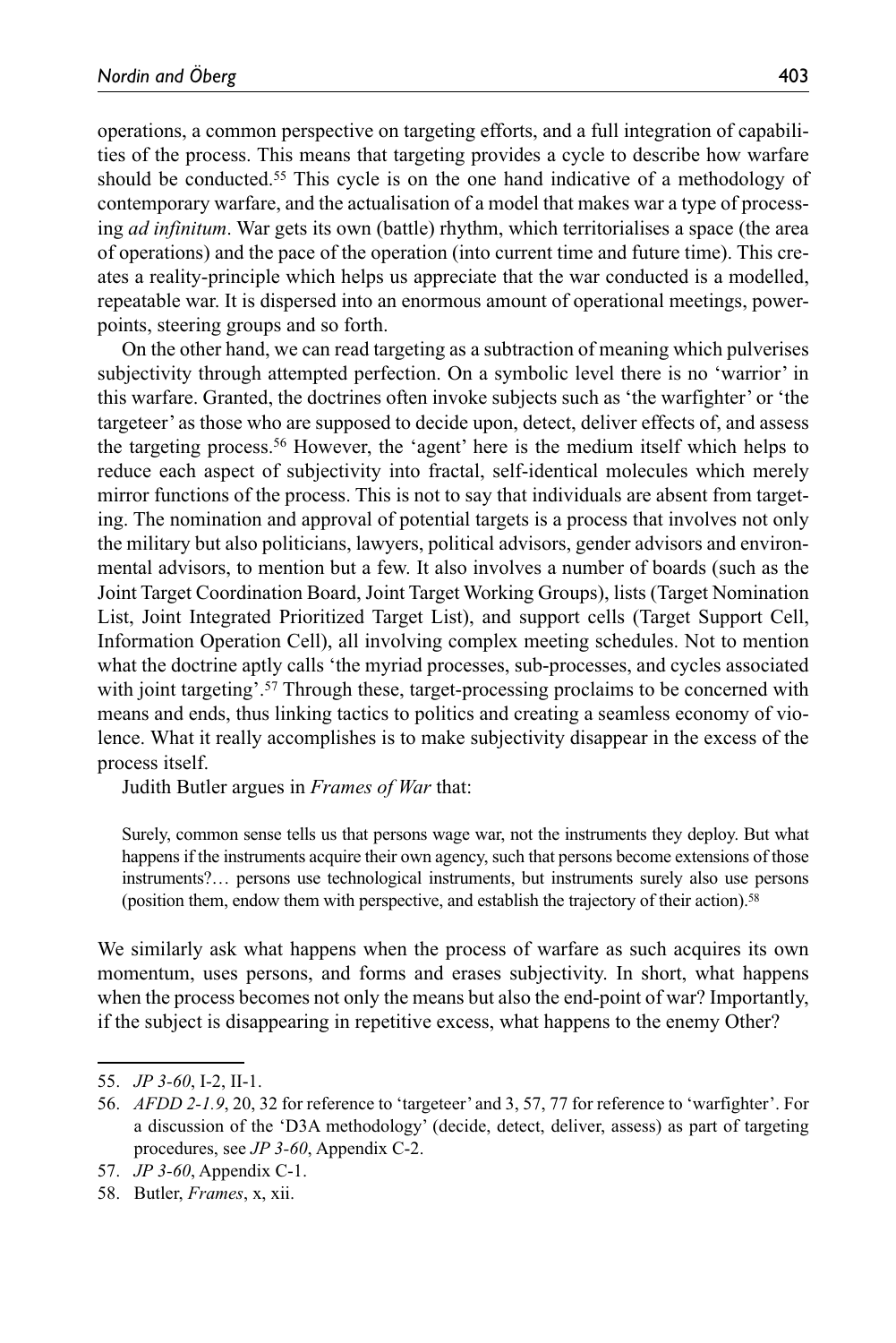As *JP 3-60* states no target is critical in and of itself. A target is measured only by how it is part of target-sets, target-systems or matrices.59 However, on a symbolic level, a target is nothing but a 'target folder'. This folder contains mainly a classification code, a name, coordinates, photograph and information on which weapons are suitable for usage. Since a target in the doctrines is 'an area, complex, installation, force, equipment, capability, function or behaviour identified for possible action'<sup>60</sup> the process subsumes all possible things as targets: subjects, objects, ideas, emotions, networks.61 Therefore, although targeting involves violence it does so not as exchange, or as symbolic appearance, but rather as an inclusion of 'targetable' objects. Targets depend on the targeting procedure itself, as it processes objects through meetings, nominations, and documents into the end-point of a spreadsheet. In this sense the target is a result of a medium that erases the very conditions of its appearance and forces it symbolically and literally to disappear as object.

As targets are nominated by a number of organisational sub-components (such as tactical army, navy or air force staff) one integral aspect is to keep up with the pace of operations. Low-ranking commanders typically need to nominate targets in order to keep up with the battle-rhythm. Processing demands an excess of targets (which is also an excess of disappearances), enough so that the medium is saturated, which occurs at meetings when the spreadsheets are full and nothing more can be acted upon. In fact, the doctrines explicitly state that there will always be more targets in an area of operations than it is possible to destroy.62 As Peter Row puts it (with regards to the NATO bombings in Kosovo): '[t]he reality of the situation is that those objects which military commanders wished to attack, for whatever reason, were attacked'.63 The milieu of warfare is in this sense very much a derivative of its process as a military methodology. However, the methodology includes all manner of things as targets, and their disappearance has less to do with wishing destruction (as Row claims) and more to do with the way antagonistic exchange is supplanted for the repetition of war as a process.

How are we to understand the temporal aspects of such targeting processes? We have argued that subjects disappear in the 'battle-rhythm'. If we look closely at the temporal aspects of targeting we find that it involves planned aspects and dynamic-real time aspects.64 What are we to make of this? Planned targeting is strictly speaking taking place from the future. The organisational routine projects a number of days into the future. Operational warfare does not take place merely in real-time but also in future time. In the processing of targets the meetings occur on 'D+3' or 'D+6'. It is one aspect of what we might call operational time, where the present moment is appropriated by the vantage point of a modelled future. In this modelling the possibility of a human

<sup>59.</sup> *JP 3-60*, II-4, I-2.

<sup>60.</sup> *JP 3-60*, I:2.

<sup>61.</sup> *JP 3-60*, C-3.

<sup>62.</sup> *JP 3-60*, 1:2-1.3.

<sup>63.</sup> Peter Row quoted in Catherine Wallis, 'Legitimate Targets of Attack: Considerations When Targeting in a Coalition', *Army Lawyer*, December (2004): 48.

<sup>64.</sup> All targeting is subsumable into these two temporal categories although the exact names might vary (*AJP 3.3, JP 3-60* and *AFDD 2-1.9* all deal extensively with this issue).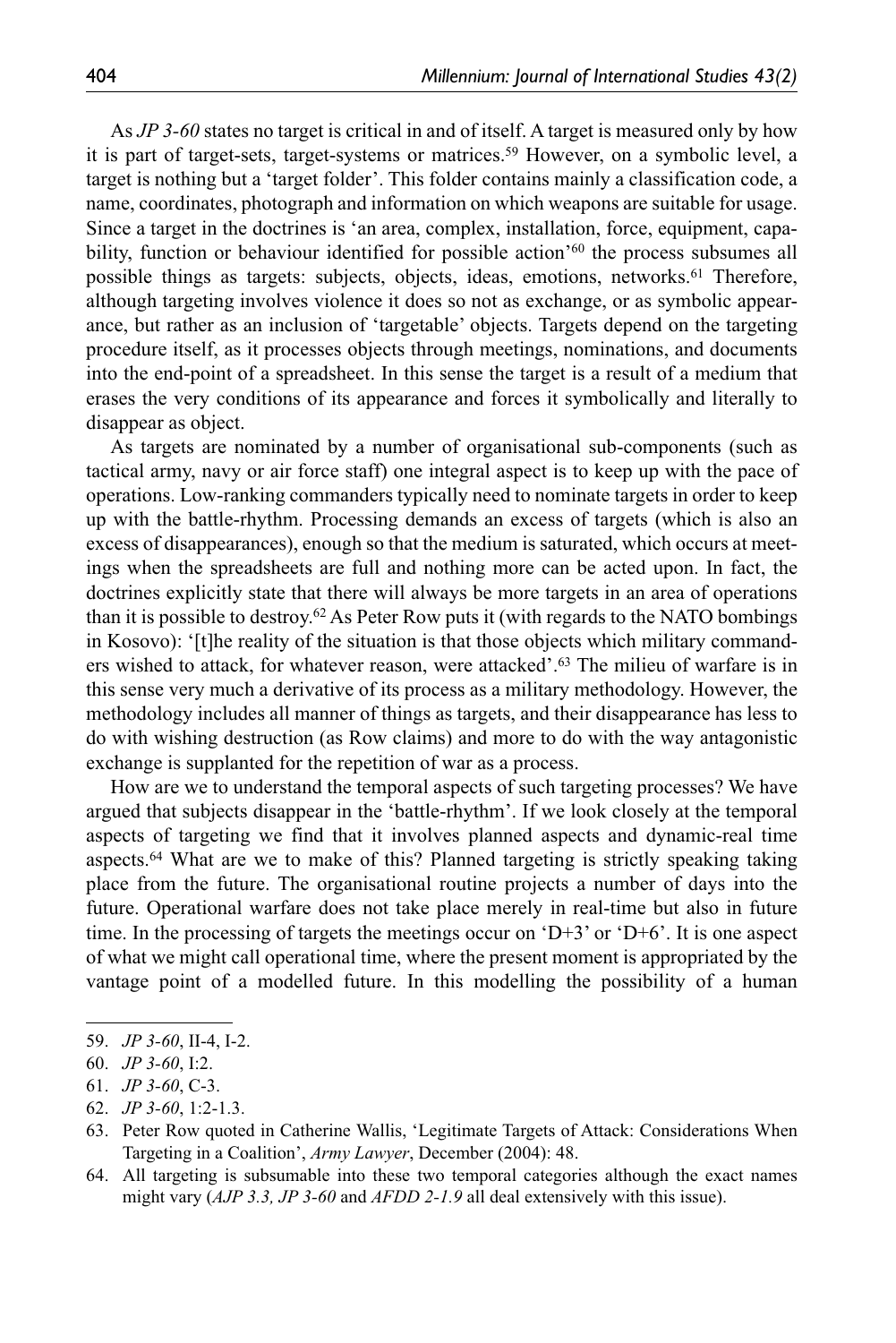encounter in the here-now disappears, since 'now' has been pre-planned days earlier. Dynamic (or time-sensitive) targeting on the other hand is war in real-time from an instantaneous present. This process helps to follow and take out targets in real-time as a complement to pre-planned targeting. This is a costly and difficult part of targeting. The doctrines lament that so few targets can be followed in real-time: 'not all targets can be tracked constantly due to limited resources'.65 This arguably complements an operational time that contains both an appropriated future and an instantaneous present. Finally, both aspects of targeting – pre-planned and dynamic – end up in delivery through a type of (weapon) system. This delivery needs to be extremely high paced – preferably immediate. Former United States Under-Secretary of Defence William Perry sums up this principle: 'as soon as you can see the target, you can expect to destroy it'.66 And indeed, a missile is absent until it hits the target. It appears only to disappear and to make the world around it disappear in turn.

Thus, the temporal aspect of targeting can be understood as a disappearance of encounters. Operational warfare does not work as an antagonistic exchange between two opposing subjects, at least not from the perspective of the system generating these targeting strategies. Exchange and encounters disappear into the real-time of dynamic targeting and in the future instant of pre-planned targeting. The same happens to the experiences, bodies or narratives introduced as a basis for a different ontology of war. Targeting as a method and as part of war at a distance makes encounters impossible. In this type of predetermined battle-rhythm, where the military duty is to attend and facilitate this process, target nomination becomes repetitive and mandatory. This means that the battle-rhythm works as a 'processor' that grinds out targets and applies not so much means to ends, but rather the process itself as an end. It is a kind of war 'so predicted, programmed, anticipated, prescribed and modelled that it has exhausted all its possibilities before even taking place'.67 Just like Jarry's five-man machine had to keep pace with the rhythm of the machine, so does the tandem of soldiers need to keep pace with the battle-rhythm in operational planning. The repetitive procedures force a certain reality around war to disappear. This aspect of disappearance is evident in the way targeting involves a particular repetition, which develops target packages, nominates targets, and tasks and weaponeers against those targets.

What happens when we take this logic to its end-point? As we have seen, targeting implies that everything in an 'area of operations' is a possible target, and any area is a possible area of operations. Moreover, not all targets are possible to track due to limited resources – but ideally all targets are possible to track at all times. There is no agent left in this procedure, as it is replaced by the momentum of the targeting process itself. Subsequently, a target is not the Other of the pulverised subject or of the targeting process – but a folder corresponding to something which is destroyed as it appears. There will always be more targets than it is possible to destroy. The process aims to pre-plan them all into folders. Ideally they can all be destroyed. In short, symbolically, every subject, object or exchange is

<sup>65.</sup> *JP 3-60*, C-3.

<sup>66.</sup> In Paul Virilio, *Lost Dimension* (New York: Semiotext(e), 1991), 130.

<sup>67.</sup> Jean Baudrillard, *The Intelligence of Evil or the Lucidity Pact* (Oxford: Berg, 2005), 130.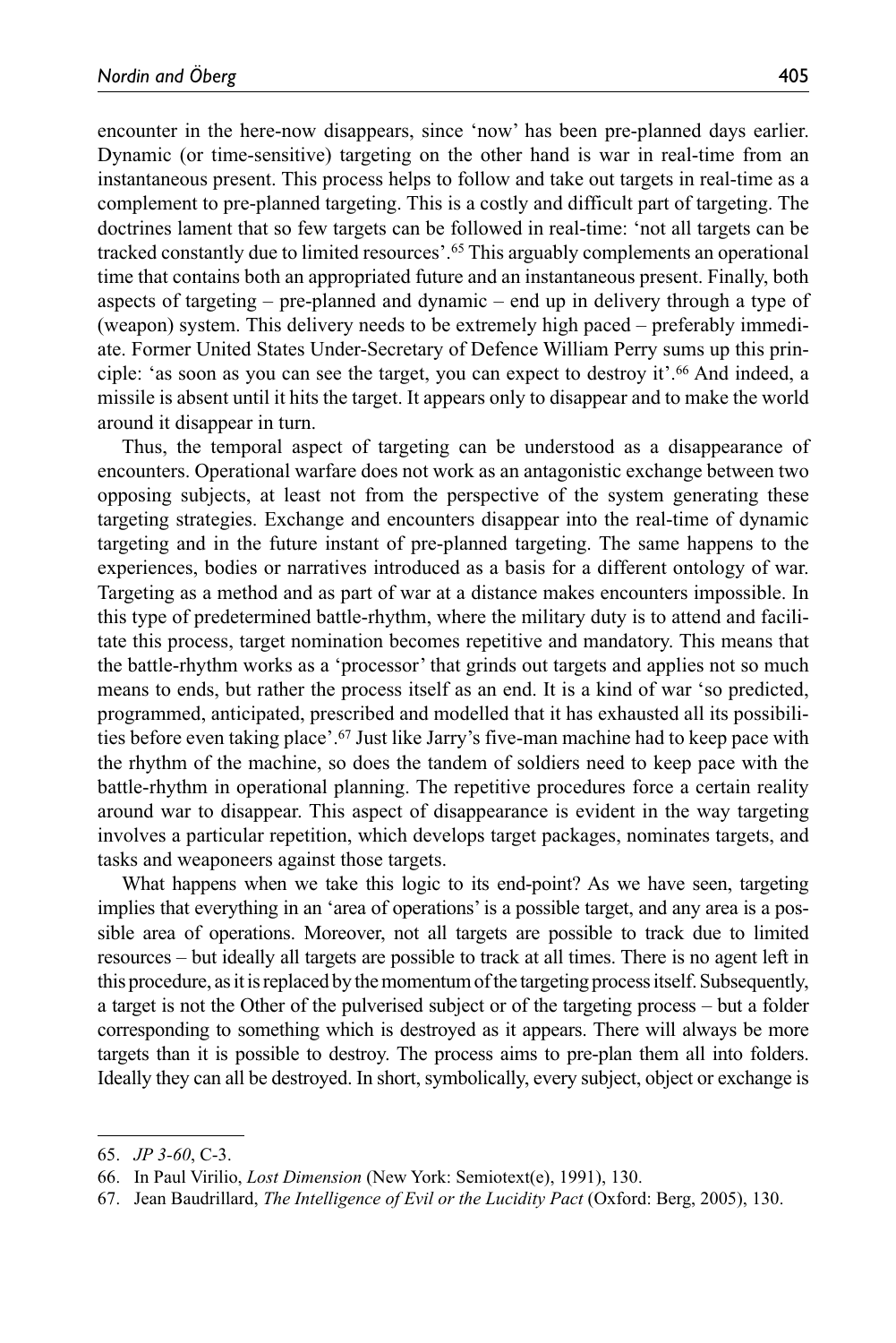potentially gone from the (global) area of operations – lost in the rhythm and scope that appropriates them. When this is achievable in a seamless process – efficient, synchronised, integrated – by virtue of operational modelling, we have reached the perfect war.

#### **The War that Remains**

We have argued to this point that critical war studies, in Clausewitz's footsteps, is emerging as a field of study that is strongly attached to a particular ontology of 'war'.

We have also argued, however, that contemporary warfare (particularly in NATO countries) can alternatively be understood, not through the type of 'war' their ontology implies (war-as-fighting), but rather through various operational procedures. Our point has been to suggest that there is little or no symbolism left in a warfare which processes targets as spreadsheets, target packages and tasking-orders, through a predetermined rhythm of meetings which leads it, not to a battlefield, but to an administrative model. This model finds its ontology in Baudrillard rather than in Clausewitz. Through military operations we move from war as antagonistic exchange between subjects, to war as technical realisation. The race between targeting process and battle-rhythm resolves subjectivity, the Other and symbolic exchange through the repetition of operational procedures. This is not an example of war-as-fighting, but the enactment of a pre-planned script. This characteristic is by no means exclusive to the targeting process; rather it is indicative of how military planning is conducted in most NATO countries. It is therefore crucial to think of disappearance – enabled and exacerbated by the way warfare is infinitely repeated – as an integral part of thinking about an ontology of war.

However, if target-processing and associated ways of operationalising warfare is making war in the Clausewitzean sense disappear, then why is warfare made to appear as fighting? We are constantly immersed in 'war' through television, art, computer games, military recruiting campaigns, and arms industry projects. They call forth 'war' as antagonistic and generative exchange. Consider the (simulated) fighting between warriors in the stream of screenings that includes *Spartacus, 300, Troy, Braveheart, Apocalypto*, or *The Last Samurai*. Computer games centred on war and politics – *Civilization, Hearts of Iron, Total War* – unfold through the idea that war is a struggle between antagonistic forms of political life. Andreas Behnke argues (correctly in our view) that the Western notion of war has lost its ontological grounding. He reads this as part of a paradox since despite its loss, warfare needs to be aestheticised and legitimised 'beyond the purely instrumental'.68 The explanation for why this is the case often lies precisely in the way representation helps to reinforce and militarise society, as it justifies a liberal world order.69 Arguably, this explanation eschews the prior question of why the study of war needs to imagine an antagonistic and generative war in the first place. What does the idea

<sup>68.</sup> Andreas Behnke, 'The Re-enchantment of War in Popular Culture', *Millennium: Journal of International studies* 34, no. 3 (2006): 937.

<sup>69.</sup> See for example Paul Virilio, 'Aliens', in *Incorporations*, eds Jonathan Crary and Sanford Kwinter (New York: Zone, 1992), 446; and Slavoj Žižek, *Welcome to the Desert of the Real* (London: Verso, 2002), 15–16.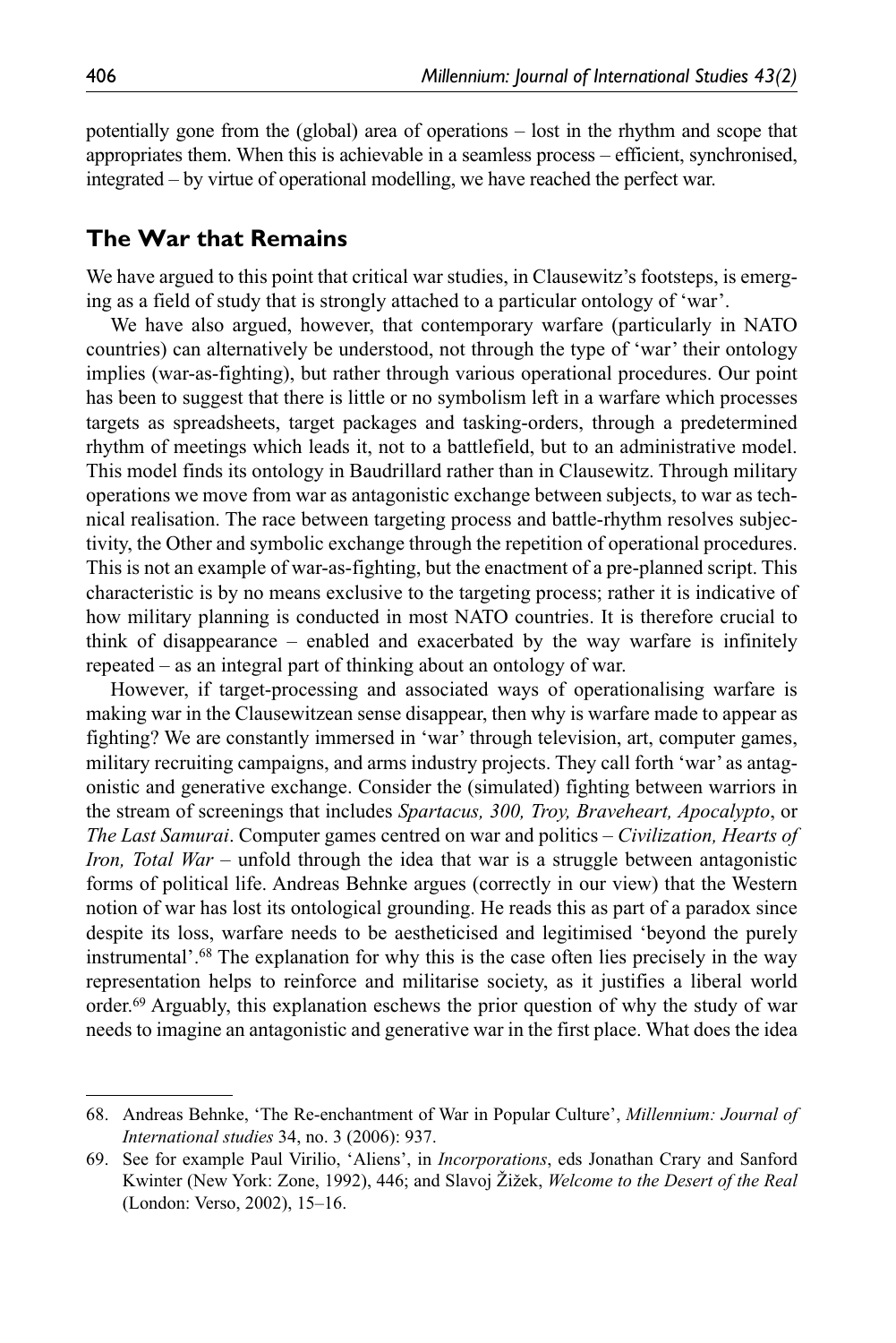that war is antagonistic and generative obscure? Or put more crudely, who gains from reifying war as 'war', or war-as-fighting?

As an attempt to answer this we complement the prior explanation by suggesting that recent theories of 'war' have underplayed the way in which operational warfare is also, in and of itself, an act of disappearance. In doing so, they overemphasise genesis at the expense of disappearance, and obscure the loss of exchange and subjectivity from the 'war' they claim to depict, at the same time as they feed from its reification as such. This 'war' allows NATO's member countries to send out war correspondents in body armour and helmets; to give first person shooters like *Battlefield* enough status as reality; to give movies like *Hurt-locker*, television dramas like *Generation Kill*, and documentaries like *Armadillo* their necessary ontological back-drop. Moreover, it is there to allow for spending vertiginous amounts of money on recruitment, arms production, government transitions, advertising, aid, education and – last but not least – military operations and target-processing. Crucially, 'war' is there to allow the researcher to study war in peace. All of us who feed from this are part of an extreme reification of war – which hides not only that 'war' may have ceased to be a meaningful term which structures reality, but also that these renditions of war is the closest we have to 'war' as it is described by Clausewitz. The ontology of war debates in which we engage are therefore part of this reification of war.

In this way, the distinction between an act of warfare and the attempt to understand wars' underlying principles is lost through the notion of war-as-fighting. Every attempt to wage war or think war in its own right (or to oppose or neglect war for that matter) refers back to this loss of meaning and distinction. Understood in this way, the focus of research on the ontology of war or on better understanding 'war' as an object (to make it appear as meaningful), also bestows a reality to the attempts to deal with war. The question of whether the notion of war as antagonistic and generative exchange is *real* is therefore not the issue, as any ontology of war risks this type of reification. Rather, we should ask why it might seem so costly to leave this particular ontology behind. Could it be because the various ways of grappling with war's ontology are active parts of how this reality remains intact?

Should we (and could we) forget the reality of 'war'? Moreover, is a world without referents like 'war' a world with less violence? No, says Baudrillard, it is not: '[t]he immanence of the death of all the great referents … is expressed by exacerbating the forms of violence and representation that characterized them'.70 This helps us understand why, paradoxically, in an era in which war-as-fighting has disappeared, we all speak about it, analyse it, play it on our computers and experience it through books and films – and why a calling for war studies is a logical step in the disappearance of waras-fighting. This argument could be directed against other disciplines too – 'war' is not a privileged object in any respect. Nonetheless, to call for a renewed discipline of 'war studies' – encouraging as it may be, especially to all of us who receive research funding based on the existence of such a discipline – is therefore not without problems. It is not so much a call for an understanding of war as it is a call to supplant the absence of war

<sup>70.</sup> Jean Baudrillard, *Forget Foucault* (New York: Semiotext(e), 1987), 61.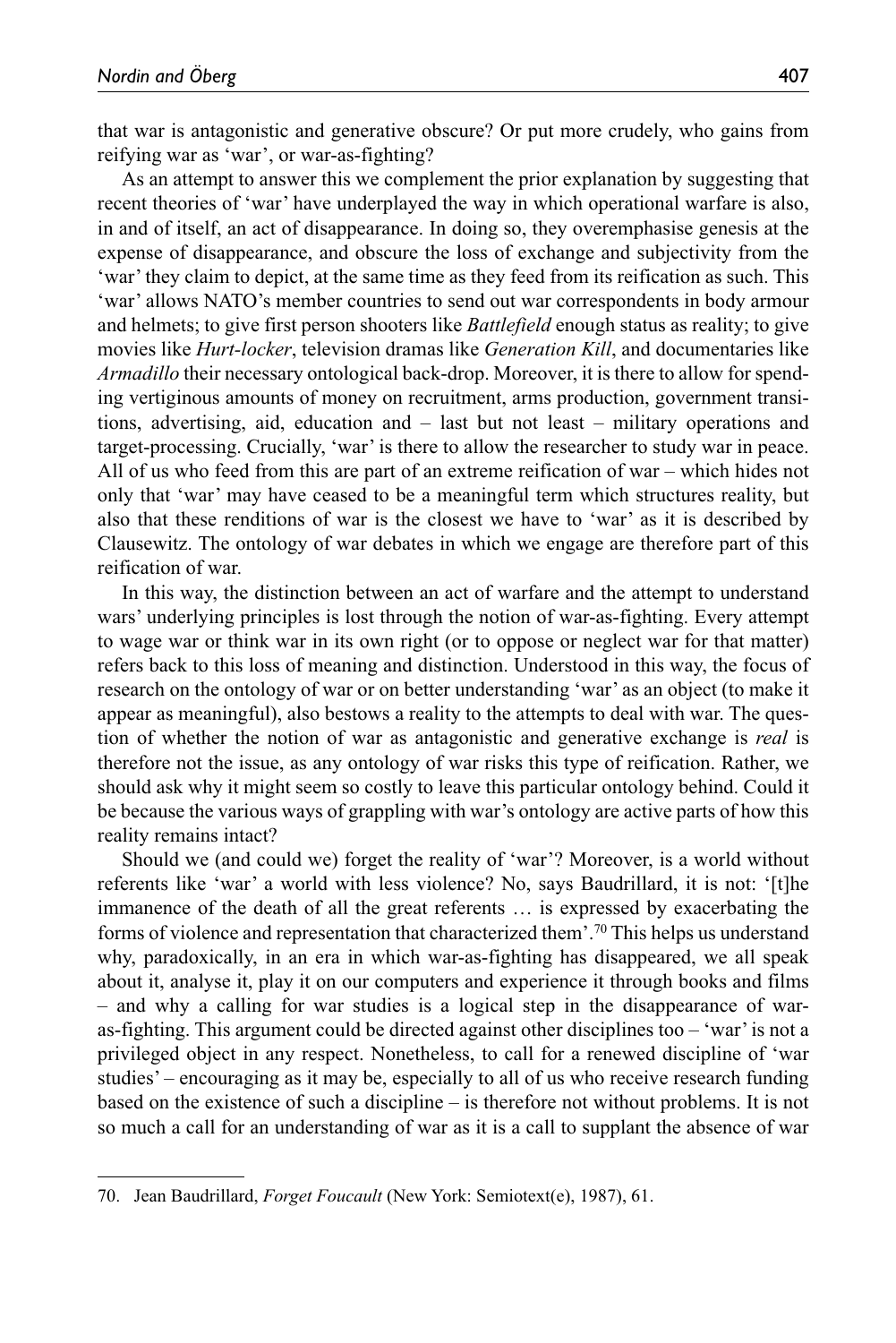in International Relations with a particular categorical blindness, since strictly speaking *war is never there*. Rather, it provides a 'simulation of perspective' as Baudrillard would call it.<sup>71</sup> The problem is that the organised violence to which we constantly refer has no other reality than that of the model.72 That is, it has no other reality than the reality provided by representations of war (which is not to say that they are one and the same). Through this simulation, war returns as an imperative to thought. It is an explanation or an understanding *through* a particular category ('war') and not *of* a state of things (actions, reactions, challenges, automatism, repetition, processing). 'War' works as an imperative:

- 'You've got a military and you must learn how to use it well'
- 'You've got a weapon-system and you must learn how to operate it'
- 'You've got a target and you must learn how to task it'
- 'You've got an ontology of war and you must learn how to think through it.'73

# **Conclusion**

War is understood in recent debates on critical war studies as characterised by antagonistic and generative exchange. This amounts to a view in which 'war' helps provide a context in which acts of violence become meaningful. They receive a pattern, reciprocity and a 'natural' demarcation that can be named and criticised. This article has argued that contemporary understandings of war and warfare are well advised to find new ontolog*ies* complementing the notion that war is fighting. We have presented one such attempt, resonating with Baudrillard's notion of war-processing, based on an analysis of the planning and conduct of military operations (in NATO countries). This attempt outlines how warfare strives towards its own 'perfect' and self-referential model. We illustrate this through an analysis of military targeting so as to point to how warfare becomes a reiterative and automated process which constructs a seamless economy of violence. We read targeting as a perpetual motion to keep up with the battle-rhythm of military operations and argue that it rids what is termed 'war' of its underlying principles: adversaries, antagonism and exchange.

An understanding of war which neglects this aspect risks missing that war (as processing) strictly speaking lacks an antagonistic engagement with 'an enemy' and in so doing calls into question many of the underlying principles that the notion of waras-fighting rests upon. Doing so leaves the theorist of war and IR with a blind spot: the conception of 'war' that has become operational while being obscured by the reification of 'war' as fighting. Barkawi and Brighton associate the absence of a discipline of war studies with an 'othering of violence from inquiry'.<sup>74</sup> We again state explicitly, therefore, that we are not advocating the continuation of such othering. To say that war as

<sup>71.</sup> Ibid., 41.

<sup>72.</sup> Ibid., 25.

<sup>73.</sup> Cf. Ibid., 24.

<sup>74.</sup> Barkawi and Brighton, 'Powers', 128.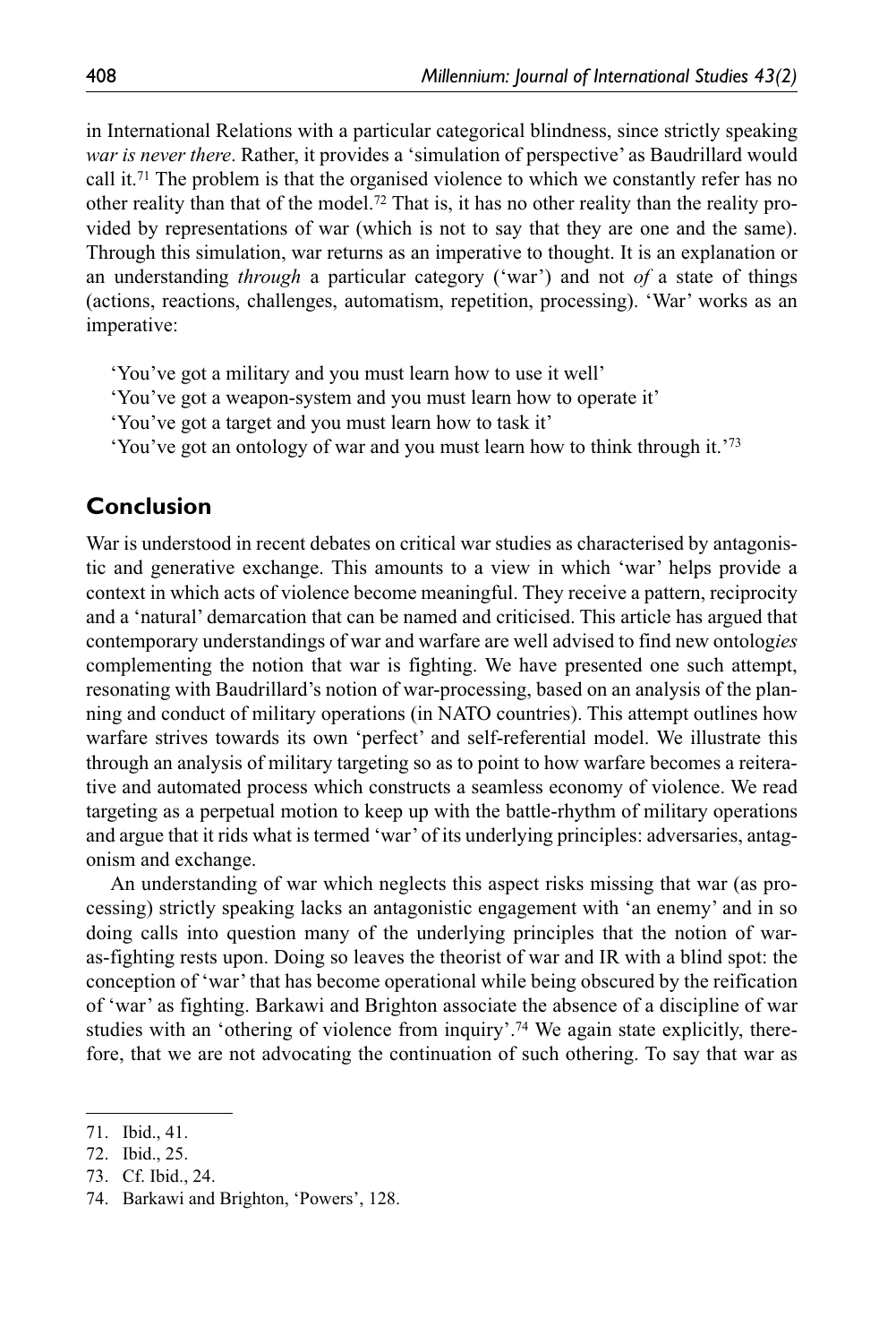processing lacks antagonism is not to say that it lacks violence. Warfare is a highly violent practice but it seems to occur amidst a breakdown of symbolic relations between a subject and an Other. This would point to acts of insurgency or terror being ways of acting out, rather than a response as such.75 The 'perfect war' we have described is highly violent indeed – but that does not make it 'fighting'.

This is not to say that war should be reduced to an automated process between man and machine. Rather we want to point out that war-as-fighting neglects the way in which subjectivity, symbolism and exchange are often lacking in military targeting – something which needs to be considered if we are to better understand the relationship between the ontic realty of warfare and the ontology of war. In light of our argument, the ontology of war can be read not only as a way of thinking 'war' but also as an imperative to thought. We are aware that this imperative does not work through simple causality. The targeting doctrines we have looked at are not representative of all warfare. A task for future research would be to contrast it to, for example, the way 'insurgents' or 'civilians' subjected to military violence represent warfare. Another would be to examine disappearance in the wider contexts of counter-insurgency and network-centric warfare.

Nevertheless, there is a risk that (critical) war studies in invoking the ontology of waras-fighting is led back to an antagonistic and generative exchange between subjects – whether this is actually taking place or not. Attempts to think of politics, ethics, security or gender risk being forced through the mould of this particular ontology of war. Following Baudrillard, an attempt to rethink and complement the ontology of war should challenge it in a way that forces its 'truth to withdraw  $-$  just as if one were pulling the chair out from under someone about to sit down'.76 We therefore need to think war in a way that pulls the chair out from underneath the gamer, policy maker, military officer or theorist about to sit down to 'do war'. What does this act of 'pulling the chair' from underneath thought leave us with? Our hope is that it opens up for the possibility of rethinking ontologies of war in a fashion that helps us better understand and challenge their relationship to various ontic realities. Taking this question seriously gives us a new vantage point on (critical) war studies for future debates.

#### **Acknowledgements**

We would like to thank the anonymous reviewers for engaging comments on earlier drafts of this paper. We would also like to thank Claudia Aradau, Tom Lundborg, Caroline Holmqvist, Graham M. Smith, Stefan Borg and participants at the workshops 'Critical War Studies: Emerging Field, Developing Agendas' at the University of Sussex and 'Baudrillard and War' at the Swedish Defense College.

#### **Declaration of Conflicting Interest**

The authors declare that there is no conflict of interest.

<sup>75.</sup> See Baudrillard, *The Spirit of Terrorism* (London: Verso, 2002), 7; *Screened Out* (London: Verso: 2002), 102.

<sup>76.</sup> Jean Baudrillard, *The Ecstasy of Communication* (New York: Semiotext(e), 1988), 101.